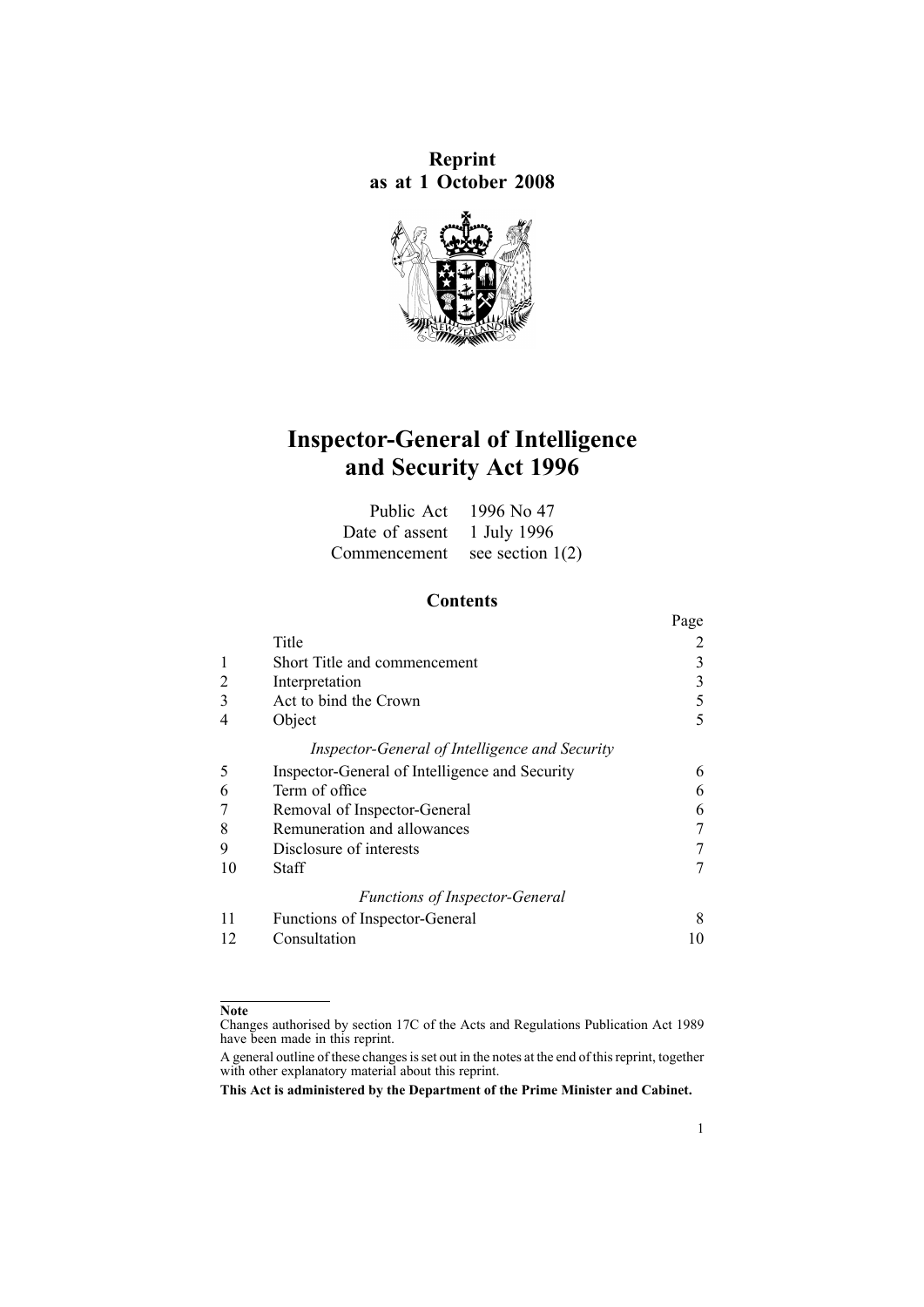<span id="page-1-0"></span>

|    | <b>Inspector-General of Intelligence and</b><br>Security Act 1996                      | Reprinted as at<br>1 October 2008 |
|----|----------------------------------------------------------------------------------------|-----------------------------------|
| 13 | Requirements of security                                                               | 10                                |
| 14 | Matters occurring before commencement of Act                                           | 10                                |
| 15 | Jurisdiction of courts and other agencies not affected                                 | 11                                |
|    | Complaints                                                                             |                                   |
| 16 | Mode of complaint                                                                      | 11                                |
| 17 | Power of Inspector-General to refuse to inquire into<br>complaint                      | 12                                |
| 18 | Disclosures to Inspector-General by employees of<br>intelligence and security agencies | 12                                |
|    | Procedure                                                                              |                                   |
| 19 | Proceedings of Inspector-General                                                       | 13                                |
| 20 | Powers in relation to security records                                                 | 14                                |
| 21 | Power of entry                                                                         | 14                                |
| 22 | Power to hear evidence in private                                                      | 15                                |
| 23 | Powers of Inspector-General in relation to inquiries                                   | 15                                |
| 24 | Proceedings privileged                                                                 | 16                                |
| 25 | Reports in relation to inquiries                                                       | 17                                |
| 26 | Disclosure                                                                             | 18                                |
| 27 | Reports by Inspector-General                                                           | 20                                |
| 28 | Secrecy                                                                                | 21                                |
| 29 | Publication                                                                            | 22                                |
|    | Amendments to Ombudsmen Act 1975                                                       |                                   |
| 30 | Referral of complaint to Inspector-General of Intelligence<br>and Security             | 23                                |
| 31 | Consultation with Inspector-General of Intelligence and<br>Security                    | 23                                |
|    | <b>Amendments to Privacy Act 1993</b>                                                  |                                   |
| 32 | Referral of complaint to Inspector-General of Intelligence<br>and Security             | 23                                |
| 33 | Consultation with Inspector-General of Intelligence and<br>Security                    | 23                                |
|    |                                                                                        |                                   |

## **An Act to increase the level of oversight and review of intelligence and security agencies by providing for the appointment of an Inspector-General of Intelligence and Security**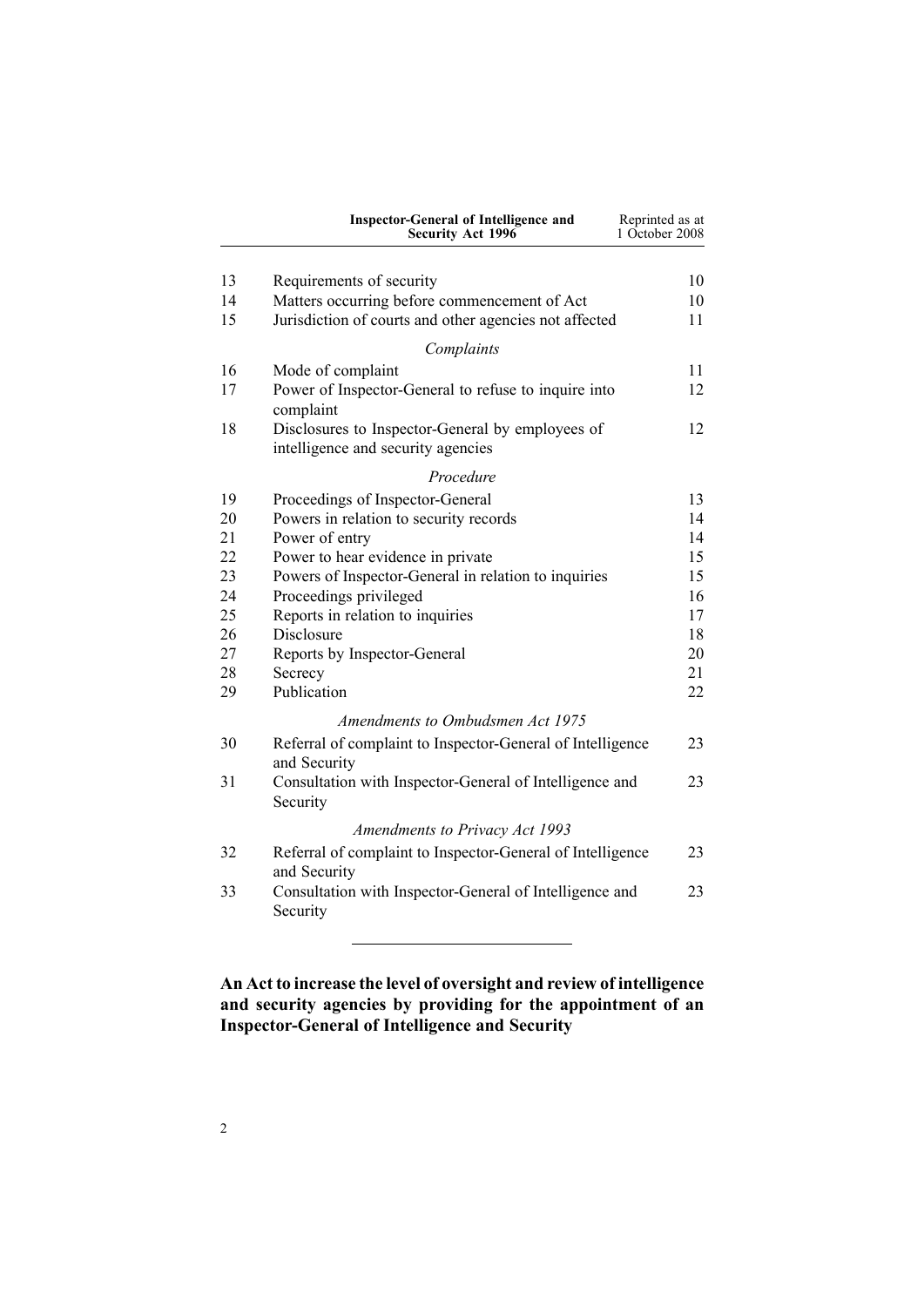<span id="page-2-0"></span>

| Reprinted as at | Inspector-General of Intelligence and |  |
|-----------------|---------------------------------------|--|
| 1 October 2008  | <b>Security Act 1996</b>              |  |

### **1 Short Title and commencement**

- (1) This Act may be cited as the Inspector-General of Intelligence and Security Act 1996.
- (2) This Act shall come into force on the day after the date on which this Act receives the Royal assent.

#### **2 Interpretation**

(1) In this Act, unless the context otherwise requires,—

#### **chief executive**,—

- (a) in relation to the New Zealand Security Intelligence Service, means the Director of Security holding office under the New Zealand Security [Intelligence](http://www.legislation.govt.nz/pdflink.aspx?id=DLM391605) Service Act [1969](http://www.legislation.govt.nz/pdflink.aspx?id=DLM391605):
- (b) in relation to the Government Communications Security Bureau, means the Director of that Bureau:
- (c) in relation to an agency that, by virtue of an Order in Council made under subsection (2), is an intelligence and security agency for the purposes of this Act, means the chief executive of that agency

**employee**, in relation to an intelligence and security agency, means <sup>a</sup> person employed in any capacity in that agency

**Inspector-General** means the Inspector-General of Intelligence and Security holding office under [section](#page-5-0) 5

#### **intelligence and security agency** means—

- (a) the New Zealand Security Intelligence Service:
- (b) the Government Communications Security Bureau:
- (c) any other agency declared by the Governor-General from time to time by Order in Council as an intelligence and security agency for the purposes of this Act

**Minister** means, in relation to an intelligence and security agency, the Minister of the Crown responsible for that intelligence and security agency

#### **New Zealand person**—

- (a) means any person, being—
	- (i) <sup>a</sup> New Zealand citizen; or
	- (ii) <sup>a</sup> person ordinarily resident in New Zealand; or
	- (iii) an unincorporated body of persons, being <sup>a</sup> body of which more than 50% of the members are New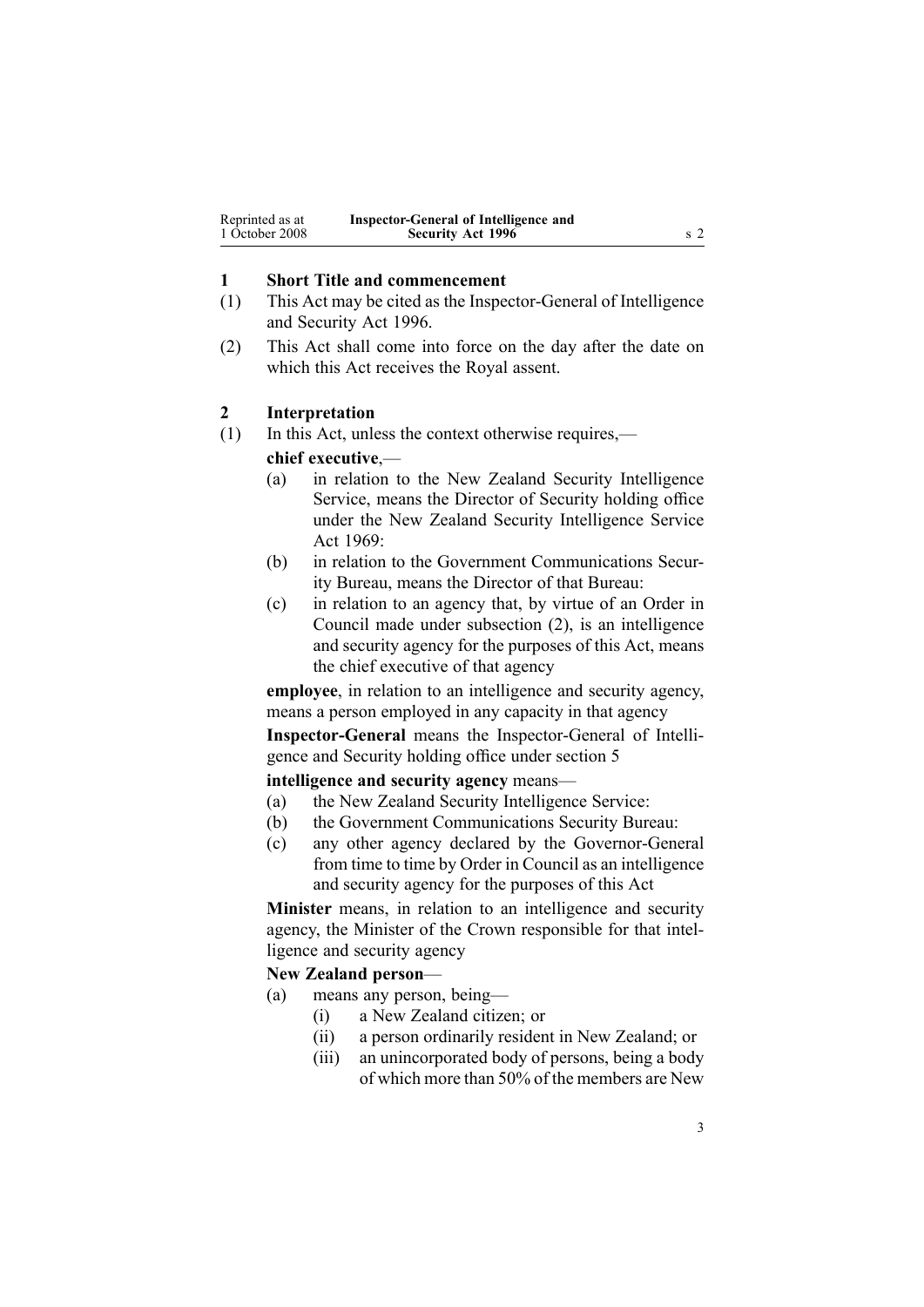|     |             |     | <b>Inspector-General of Intelligence and</b><br>Security Act 1996                                                                                                                                                                                                                                                                                                                                                                                                                                                                                     | Reprinted as at<br>1 October 2008 |
|-----|-------------|-----|-------------------------------------------------------------------------------------------------------------------------------------------------------------------------------------------------------------------------------------------------------------------------------------------------------------------------------------------------------------------------------------------------------------------------------------------------------------------------------------------------------------------------------------------------------|-----------------------------------|
|     |             |     | Zealand persons under subparagraph (i) or sub-<br>paragraph (ii); or                                                                                                                                                                                                                                                                                                                                                                                                                                                                                  |                                   |
|     | (iv)        |     | a body corporate which is incorporated in New                                                                                                                                                                                                                                                                                                                                                                                                                                                                                                         |                                   |
|     |             |     | Zealand; but                                                                                                                                                                                                                                                                                                                                                                                                                                                                                                                                          |                                   |
| (b) |             |     | does not include-                                                                                                                                                                                                                                                                                                                                                                                                                                                                                                                                     |                                   |
|     | (i)<br>(ii) | (A) | any company within the meaning of the Compan-<br>ies Act 1955 or the Companies Act 1993, as the<br>case may be, that is, for the purposes of the Com-<br>panies Act 1955 or the Companies Act 1993, a<br>subsidiary of any company or body corporate in-<br>corporated outside New Zealand; or<br>any company within the meaning of the Compan-<br>ies Act 1955 or the Companies Act 1993, as the<br>case may be, or building society, in which-<br>25% or more of any class of shares is held<br>by any overseas person or overseas per-<br>sons; or |                                   |
|     |             | (B) | the right to exercise or control the exercise<br>of 25% or more of the voting power at<br>any meeting of the company or building<br>society is held by any overseas person or<br>overseas persons; or                                                                                                                                                                                                                                                                                                                                                 |                                   |
|     | (iii)       |     | any nominee of an overseas person, whether or                                                                                                                                                                                                                                                                                                                                                                                                                                                                                                         |                                   |
|     |             |     | not the nominee is also an overseas person                                                                                                                                                                                                                                                                                                                                                                                                                                                                                                            |                                   |
|     |             |     | New Zealand Security Intelligence Service means the New                                                                                                                                                                                                                                                                                                                                                                                                                                                                                               |                                   |
|     |             |     | Zealand Security Intelligence Service referred to in section 3<br>of the New Zealand Security Intelligence Service Act 1969                                                                                                                                                                                                                                                                                                                                                                                                                           |                                   |
|     |             |     | official information means official information as defined in                                                                                                                                                                                                                                                                                                                                                                                                                                                                                         |                                   |

**official information** means official information as defined in [section](http://www.legislation.govt.nz/pdflink.aspx?id=DLM65309) 2(1) of the Official Information Act 1982; and includes security records

**Ombudsman** means an Ombudsman holding office under the [Ombudsmen](http://www.legislation.govt.nz/pdflink.aspx?id=DLM430983) Act 1975

**overseas person** has the meaning given to it by [section](http://www.legislation.govt.nz/pdflink.aspx?id=DLM357794) 7 of the Overseas Investment Act 2005

**Privacy Commissioner** means the Privacy Commissioner appointed under [section](http://www.legislation.govt.nz/pdflink.aspx?id=DLM297053) 12 of the Privacy Act 1993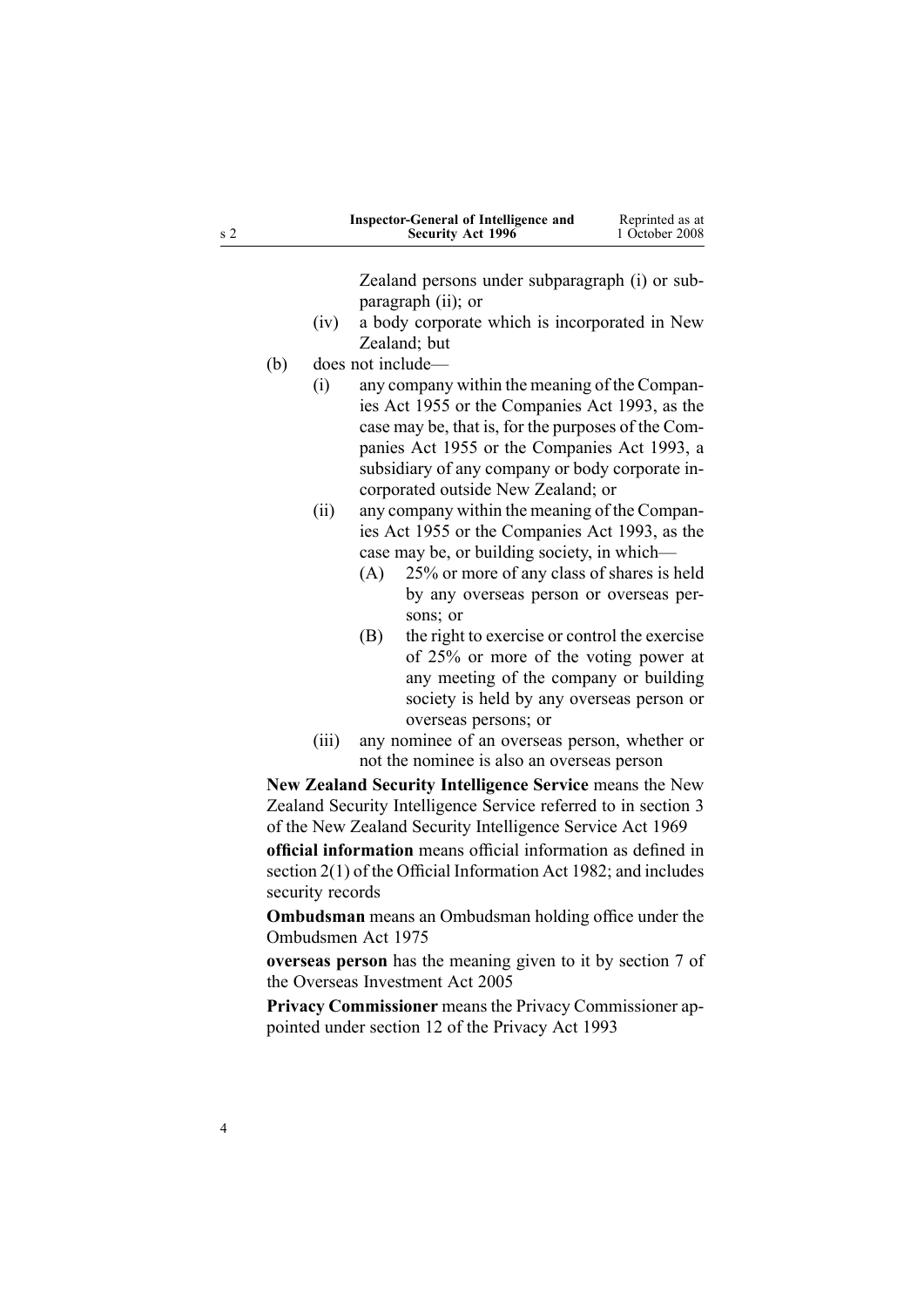<span id="page-4-0"></span>

| Reprinted as at | Inspector-General of Intelligence and |     |
|-----------------|---------------------------------------|-----|
| 1 October 2008  | <b>Security Act 1996</b>              | s 4 |

#### **security records**—

- (a) means all papers, documents, or records of any kind whatsoever, whether bearing <sup>a</sup> security classification or not, officially made or received—
	- (i) by an intelligence and security agency in the conduct of its affairs; or
	- (ii) by any employee of an intelligence and security agency in the course of that employee's official duties; and
- (b) includes registers, books, maps, plans, drawings, photographs, cinematographic films, sound recordings, and electronic storage media made or received by an agency or employee of the kind described in paragraph (a); and
- (c) includes copies of papers, documents, records or other things that are security records by virtue of paragraph (a) or paragraph (b).
- (2) The Governor-General may from time to time by Order in Council declare any agency to be an intelligence and security agency for the purposes of this Act.
- (3) Every Order in Council made under subsection (2) shall be deemed to be <sup>a</sup> regulation for the purposes of the [Acts](http://www.legislation.govt.nz/pdflink.aspx?id=DLM195097) and [Regulations](http://www.legislation.govt.nz/pdflink.aspx?id=DLM195097) Publication Act 1989 and the [Regulations](http://www.legislation.govt.nz/pdflink.aspx?id=DLM195534) [\(Disallowance\)](http://www.legislation.govt.nz/pdflink.aspx?id=DLM195534) Act 1989.

Section 2(1) **overseas person**: amended, on 25 August 2005, by [section](http://www.legislation.govt.nz/pdflink.aspx?id=DLM358540) 75 of the Overseas Investment Act 2005 (2005 No 82).

### **3 Act to bind the Crown**

This Act shall bind the Crown.

### **4 Object**

The object of this Act is to provide for the appointment of an Inspector-General who will assist each Minister who is responsible for an intelligence and security agency in the oversight and review of that intelligence and security agency and who will, in particular,—

(a) assist the Minister to ensure that the activities of that intelligence and security agency comply with the law; and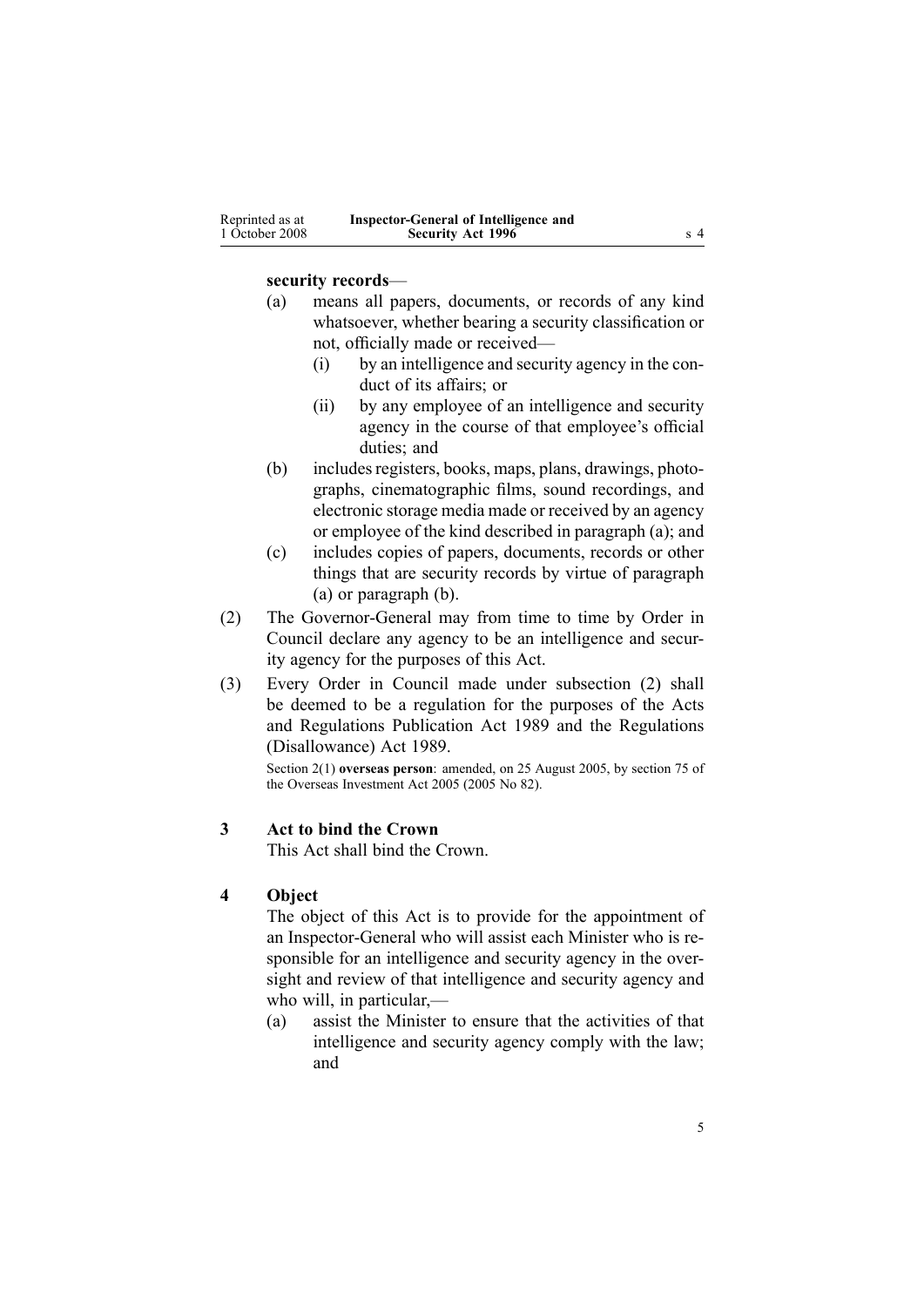<span id="page-5-0"></span>

|     | Inspector-General of Intelligence and | Reprinted as at |
|-----|---------------------------------------|-----------------|
| s 5 | <b>Security Act 1996</b>              | 1 October 2008  |

(b) ensure that complaints relating to that intelligence and security agency are independently investigated.

*Inspector-General of Intelligence and Security*

### **5 Inspector-General of Intelligence and Security**

- (1) There shall be an Inspector-General of Intelligence and Security.
- (2) The Inspector-General shall be appointed by the Governor-General on the recommendation of the Prime Minister following consultation with the Leader of the Opposition.
- (3) No person shall be appointed as the Inspector-General unless that person has previously held office as <sup>a</sup> Judge of the High Court of New Zealand.

#### **6 Term of office**

- (1) Every person appointed as the Inspector-General shall be appointed for <sup>a</sup> term of 3 years and may from time to time be reappointed.
- (2) Every person appointed as the Inspector-General shall, unless sooner vacating office by death or by resignation, or by removal from office under section 7, continue to hold office, notwithstanding the expiry of that person's term of appointment, until—
	- (a) reappointment as the Inspector-General; or
	- (b) appointment of <sup>a</sup> successor; or
	- (c) the person is informed in writing by the Prime Minister that the person is not to be reappointed and is not to hold office until <sup>a</sup> successor is appointed.
- (3) The person appointed as the Inspector-General may at any time resign his or her office by written notice given to the Governor-General.

### **7 Removal of Inspector-General**

The person appointed as Inspector-General may be removed or suspended from office by the Governor-General, upon an address from the House of Representatives, for disability affecting performance of duty, bankruptcy, neglect of duty, or misconduct.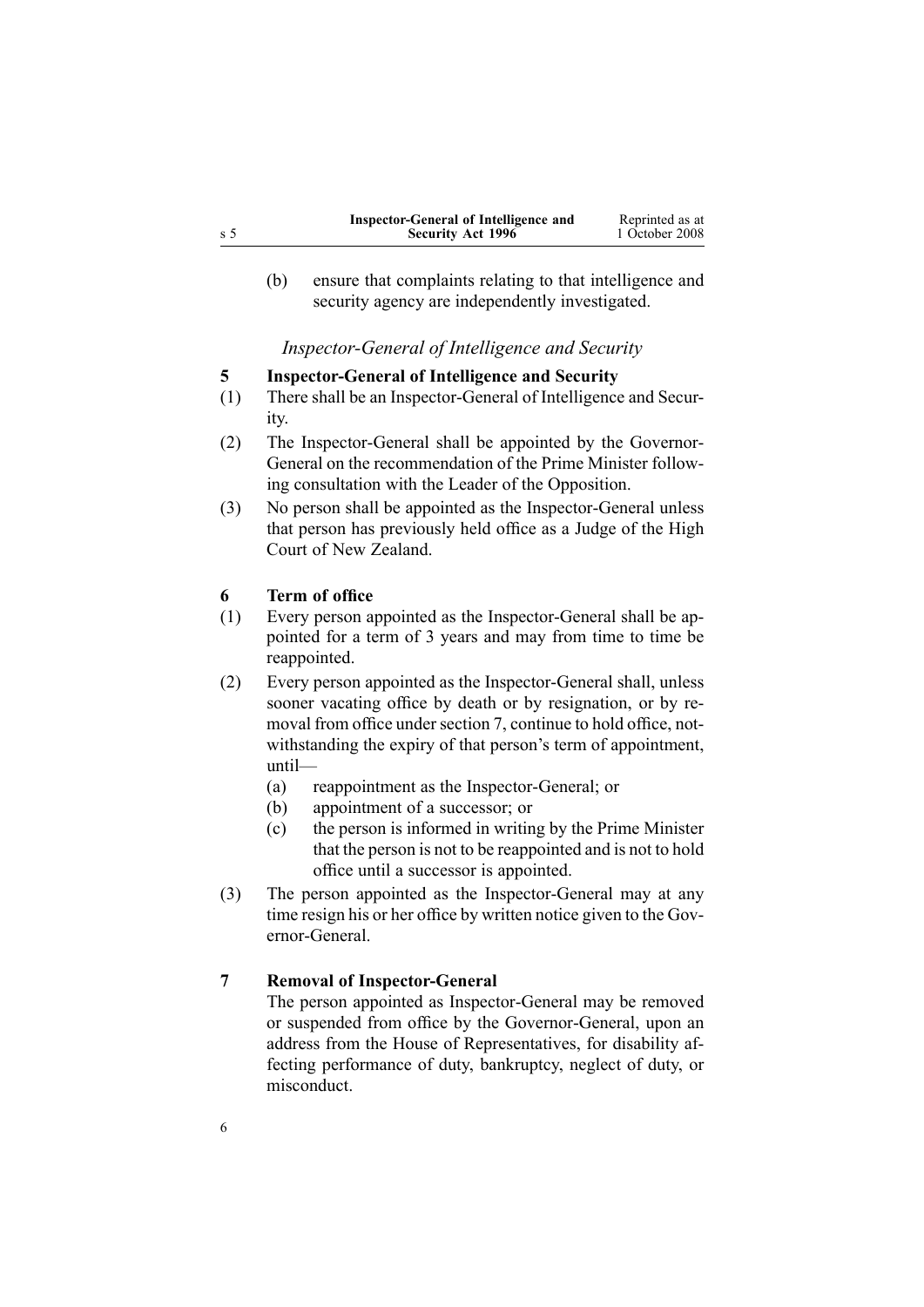<span id="page-6-0"></span>

| Reprinted as at | Inspector-General of Intelligence and |      |
|-----------------|---------------------------------------|------|
| 1 October 2008  | <b>Security Act 1996</b>              | s 10 |

### **8 Remuneration and allowances**

There shall be paid to the Inspector-General out of public money, without further appropriation than this section, remuneration by way of fees, salary, or allowances and travelling allowances and travelling expenses in accordance with the Fees and [Travelling](http://www.legislation.govt.nz/pdflink.aspx?id=DLM264952) Allowances Act 1951, and the provisions of that Act shall apply accordingly as if the Inspector-General were <sup>a</sup> member of <sup>a</sup> statutory board and the travelling were in the service of <sup>a</sup> statutory board.

### **9 Disclosure of interests**

The Inspector-General shall give written notice to the Prime Minister of all interests, pecuniary or otherwise, which the Inspector-General has or acquires and which could conflict with the proper performance by the Inspector-General of his or her functions under this Act.

### **10 Staff**

- (1) Subject to the provisions of this section, the Inspector-General may appoint such employees, including part-time or temporary employees, as may be necessary for the efficient carrying out of the Inspector-General's functions, powers, and duties under this Act.
- (2) Employees appointed under subsection (1) shall be employed on such terms and conditions of employment and shall be paid such salaries and allowances as the Inspector-General may from time to time determine in consultation with the Chief Executive of the Department of the Prime Minister and Cabinet.
- (3) No person employed by the Inspector-General shall have accessto any information in the possession of an intelligence and security agency excep<sup>t</sup> in accordance with the rules, applying from time to time within the intelligence and security agency concerned, governing access to such information.
- (4) Only <sup>a</sup> person who has an appropriate security clearance may be appointed as an employee of the Inspector-General.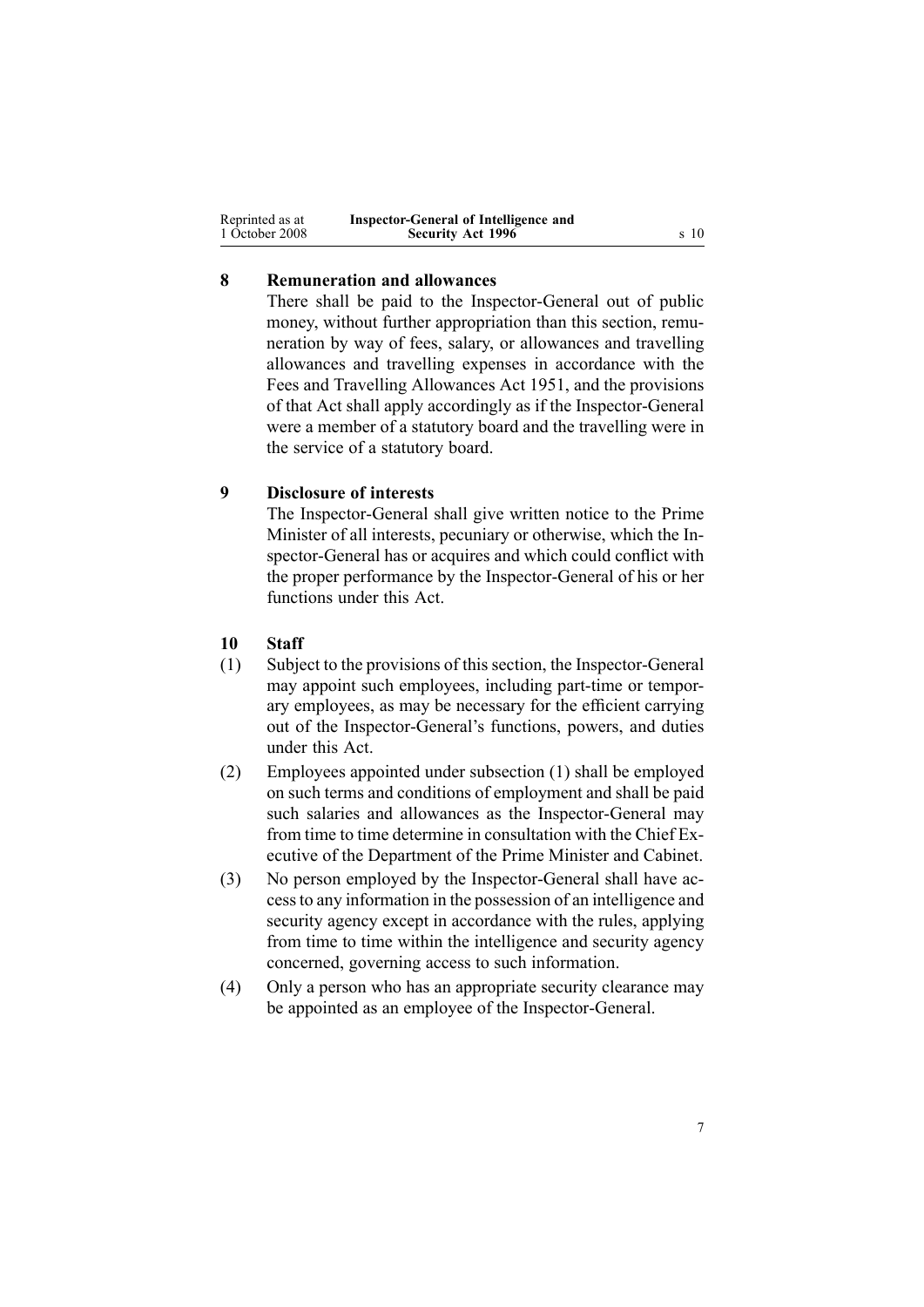<span id="page-7-0"></span>

| Inspector-General of Intelligence and | Reprinted as at |
|---------------------------------------|-----------------|
| <b>Security Act 1996</b>              | 1 October 2008  |

*Functions of Inspector-General*

### **11 Functions of Inspector-General**

- (1) Subject to the provisions of this Act, the functions of the Inspector-General shall be—
	- (a) to inquire, of the Inspector-General's own motion or at the request of the Minister, into any matter that relates to the compliance by an intelligence and security agency with the law of New Zealand:
	- (b) to inquire into any complaint by—
		- (i) <sup>a</sup> New Zealand person; or
		- (ii) <sup>a</sup> person who is an employee or former employee of an intelligence and security agency,—

that that person has or may have been adversely affected by any act, omission, practice, policy, or procedure of an intelligence and security agency:

- (c) to inquire at the reques<sup>t</sup> of the Minister or of the Inspector-General's own motion, but subject to the concurrence of the Minister, into—
	- (i) any matter where it appears that <sup>a</sup> New Zealand person has or may have been adversely affected by any act, omission, practice, policy, or procedure of an intelligence and security agency:
	- (ii) the propriety of particular activities of an intelligence and security agency:
- (d) without limiting the generality of paragraph (a), to review from time to time the effectiveness and appropriateness of the procedures adopted by the New Zealand Security Intelligence Service to ensure compliance with the provisions of [sections](http://www.legislation.govt.nz/pdflink.aspx?id=DLM391815) 4A to 4G of the New Zealand Security Intelligence Service Act 1969 in relation to the issue and execution of interception warrants:
- (da) without limiting the generality of paragraph (a), to review the effectiveness and appropriateness of the procedures adopted by the Government Communications Security Bureau to ensure compliance with the provisions of [Part](http://www.legislation.govt.nz/pdflink.aspx?id=DLM187837) 3 of the Government Communications Security Bureau Act 2003 in relation to the issue and execution of interception warrants and computer access authorisations: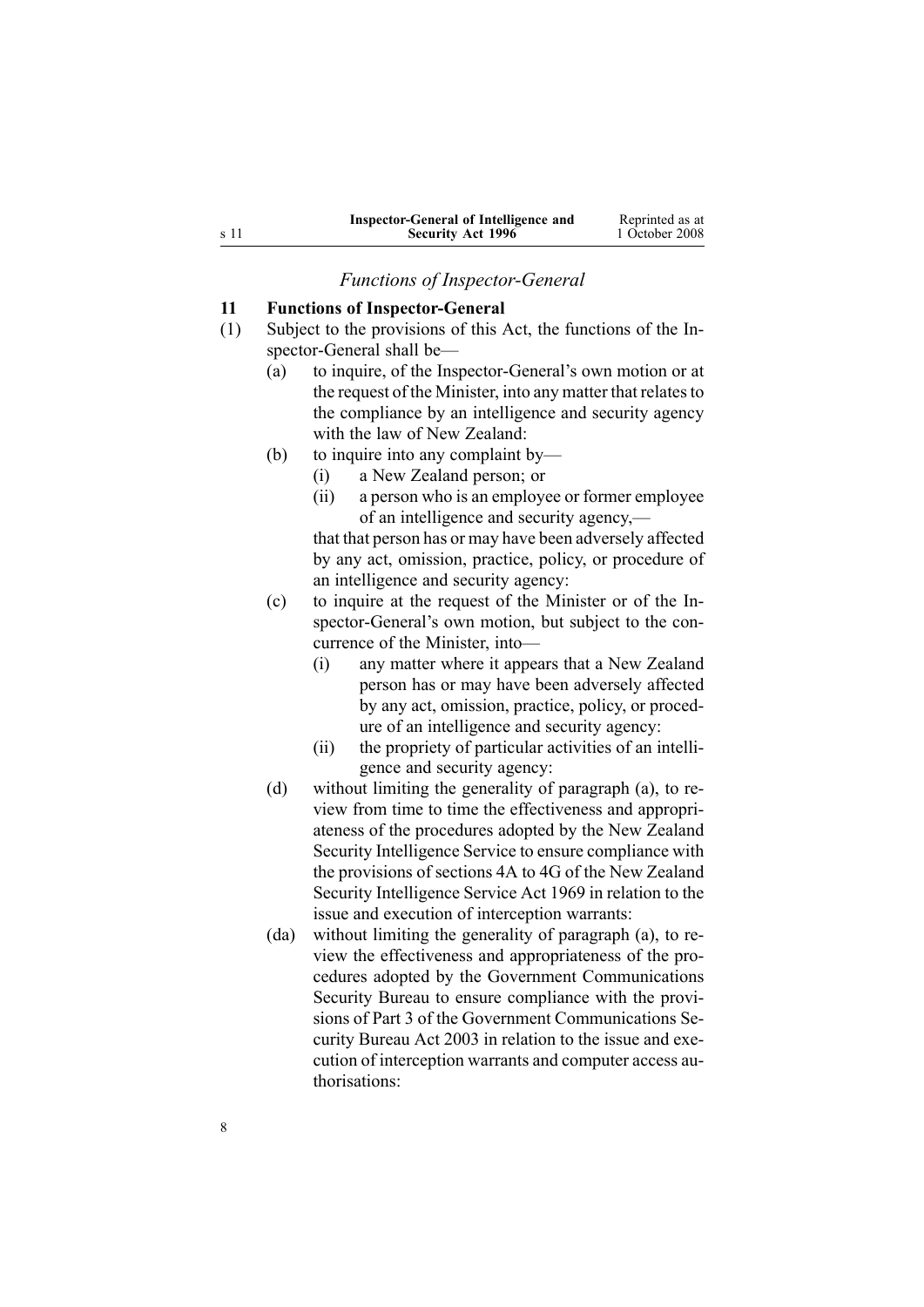| Reprinted as at | Inspector-General of Intelligence and |      |
|-----------------|---------------------------------------|------|
| 1 October 2008  | <b>Security Act 1996</b>              | s 11 |

- (e) to prepare and submit to the Minister from time to time for his or her approval programmes for the general oversight and review of each intelligence and security agency and for the discharge by the Inspector-General, in relation to each intelligence and security agency, of the particular functions specified in this section:
- (f) to carry out any programme or amended programme or substituted programme approved by the Minister under paragraph (e).
- (2) The Inspector-General shall not, of his or her own motion or in response to <sup>a</sup> complaint made to the Inspector-General, perform any of the functions set out in subsection (1) in relation to any activity of an intelligence and security agency excep<sup>t</sup> to the extent that—
	- (a) <sup>a</sup> New Zealand person or an employee or former employee of an intelligence and security agency has or may have been adversely affected; or
	- (b) the law of New Zealand may have been contravened.
- (3) In carrying out any inquiry in accordance with the provisions of subsection  $(1)(c)(ii)$ , it shall not be a function of the Inspector-General to inquire into any action taken by the Minister.
- (4) Except to the extent strictly necessary for the performance of his or her functions under subsection (1), the Inspector-General shall not inquire into any matter that is operationally sensitive, including any matter that relates to intelligence collection and production methods or sources of information.
- (5) The Inspector-Generalshall not conduct an inquiry into <sup>a</sup> complaint made under subsection (1) by an employee or former employee of an intelligence and security agency unless—
	- (a) all established internal remedies have been exhausted; or
	- (b) the employee or former employee and the chief executive of the relevant intelligence and security agency otherwise agree in writing.
- (6) Where an inquiry has been conducted by the Inspector-General following <sup>a</sup> complaint, the Inspector-General may make such recommendations for the redress of that complaint as the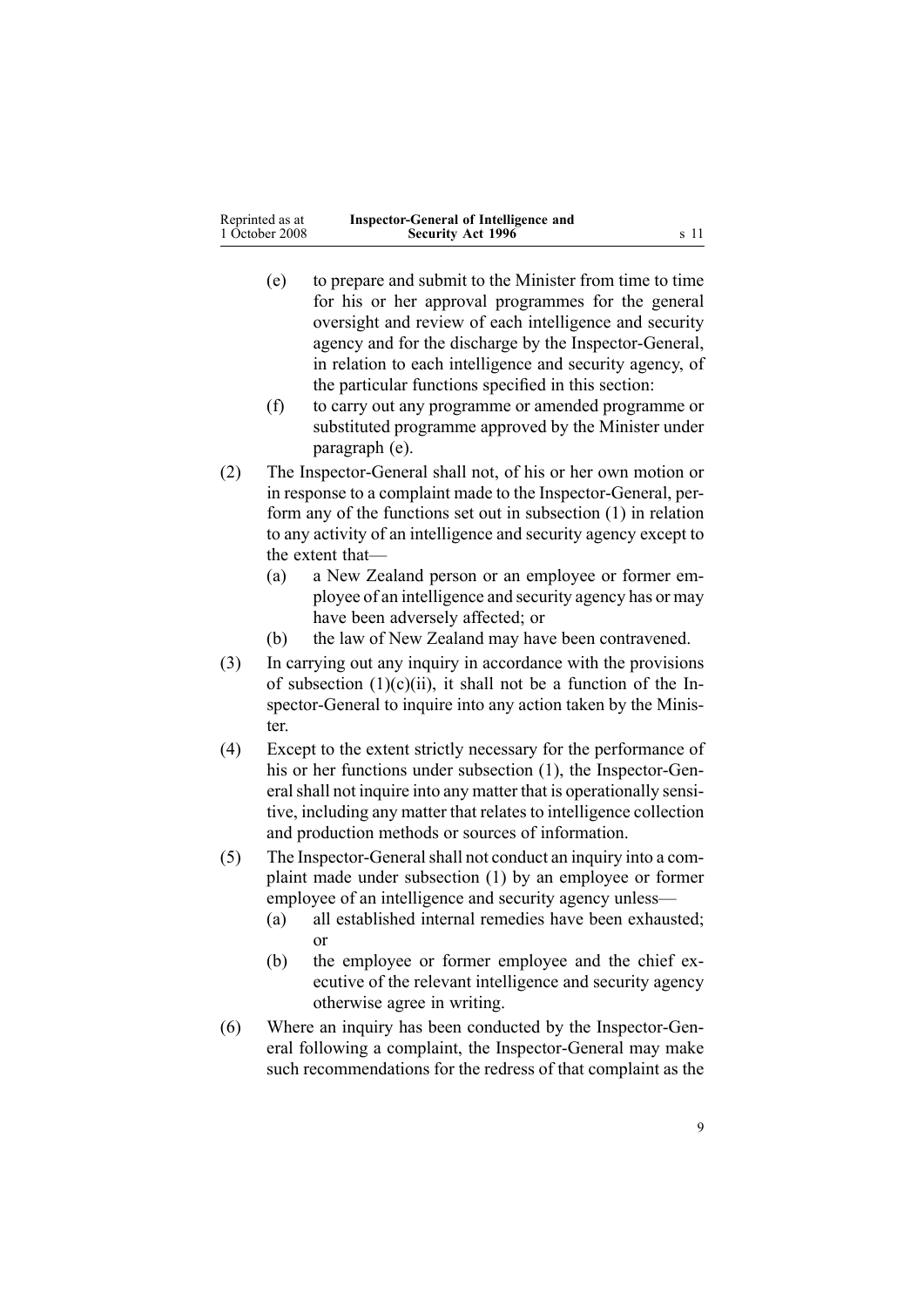| Inspector-General of Intelligence and | Reprinted as at |
|---------------------------------------|-----------------|
| <b>Security Act 1996</b>              | 1 October 2008  |

<span id="page-9-0"></span>Inspector-General thinks fit (including remedies that involve the paymen<sup>t</sup> of compensation).

Section 11(1)(d): amended, on 1 September 1999, by [section](http://www.legislation.govt.nz/pdflink.aspx?id=DLM32600) 8 of the New Zealand Security Intelligence Service Amendment (No 2) Act 1999 (1999  $No$ . 91).

Section 11(1)(da): inserted, on 2 April 2003, by [section](http://www.legislation.govt.nz/pdflink.aspx?id=DLM187859) 28 of the Government Communications Security Bureau Act 2003 (2003 No 9).

#### **12 Consultation**

- (1) The Inspector-General shall in the exercise of the Inspector-General's functions under this Act have regard to the functions of the Controller and Auditor-General in relation to an intelligence and security agency and may consult with the Controller and Auditor-General in relation to any matter with <sup>a</sup> view to avoiding inquiries being conducted into that matter by both the Inspector-General and the Controller and Auditor-General.
- (2) Notwithstanding the provisions of section  $26(1)$ , the Inspector-General may from time to time undertake consultation with the Controller and Auditor-General or with an Ombudsman or with the Privacy Commissioner or with <sup>a</sup> Human Rights Commissioner in relation to any matter relating to the functions of the Inspector-General under [section](#page-7-0) 11, and, for the purposes of any such consultation, the Inspector-General may disclose to the Controller and Auditor-General or to an Ombudsman or to the Privacy Commissioner or to <sup>a</sup> Human Rights Commissioner such information as the Inspector-General considers necessary for that purpose.

#### **13 Requirements of security**

In carrying out his or her functions, duties, and powers under this Act, the Inspector-General shall, in addition to all other matters to which the Inspector-General may properly have regard, have regard to the requirements of security.

#### **14 Matters occurring before commencement of Act**

Notwithstanding any other provision of this Act, but subject to [section](http://www.legislation.govt.nz/pdflink.aspx?id=DLM392574) 8 of the New Zealand Security Intelligence Service Amendment Act 1996, the Inspector-General may inquire into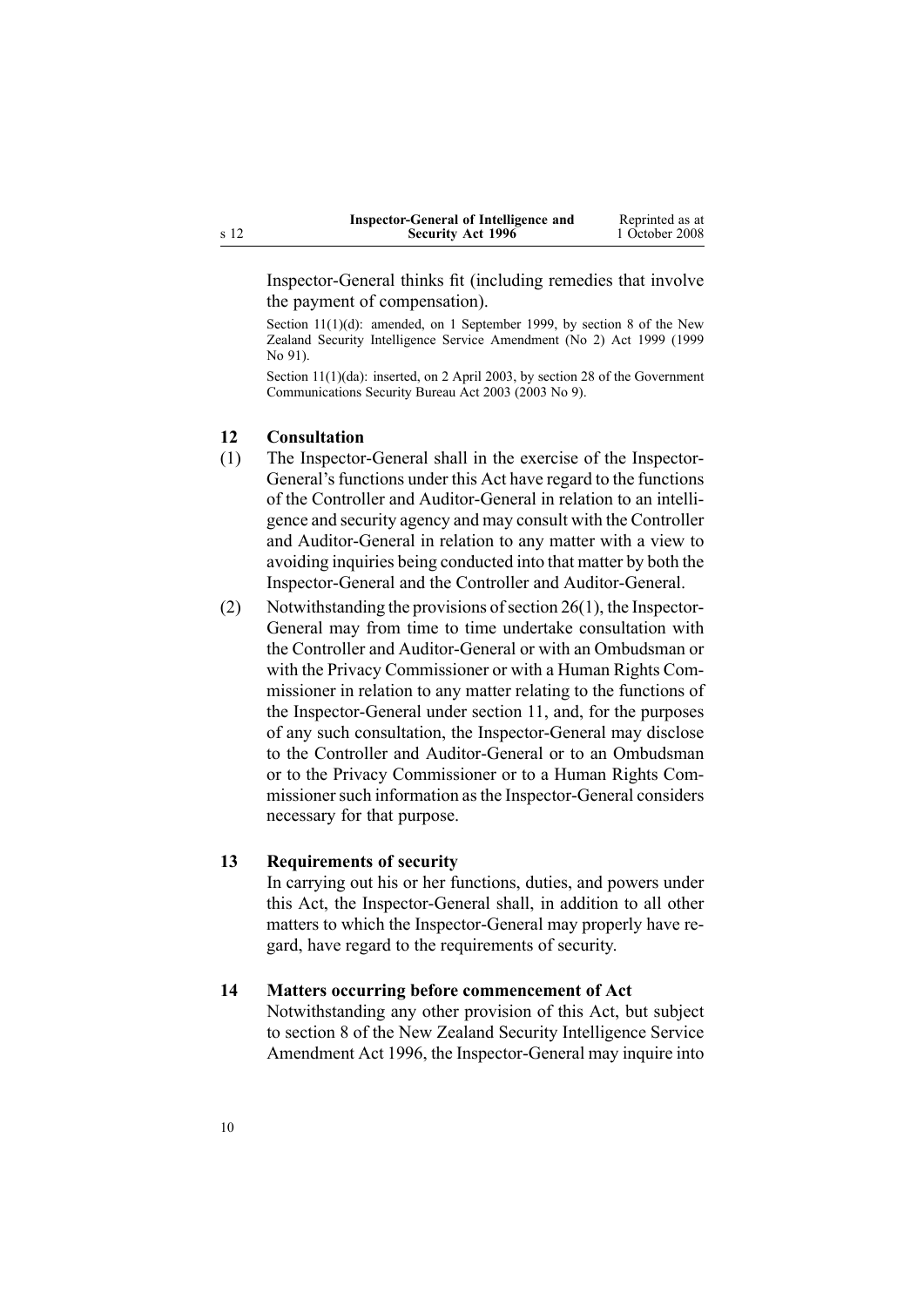<span id="page-10-0"></span>any matter that occurred before the commencement of this Act only if—

- (a) the Prime Minister has, by notice in writing to the Inspector-General, authorised the Inspector-General to inquire into the matter; or
- (b) the matter is one that could, before the commencement of this Act, have been inquired into by the Commissioner of Security Appeals if the complainant had made, in relation to that matter, <sup>a</sup> complaint under [section](http://www.legislation.govt.nz/pdflink.aspx?id=DLM392033) 18 of the New Zealand Security Intelligence Service Act 1969.

### **15 Jurisdiction of courts and other agencies not affected**

- (1) For the avoidance of doubt it is hereby declared that the exercise by the Inspector-General of his or her functions under this Act shall not limit the jurisdiction of any court.
- (2) The exercise by the Inspector-General of his or her functions under this Act shall not affect the exercise by any Police employee of any powers which that Police employee may lawfully exercise in relation to an intelligence and security agency or in relation to the chief executive or any employee of an intelligence and security agency.
- (3) Nothing in [section](#page-9-0) 12 shall limit the powers, duties, and responsibilities of the Controller and Auditor-General or of the Ombudsmen or of the Privacy Commissioner under any enactment.

Section 15(2): amended, on 1 October 2008, by section [130\(1\)](http://www.legislation.govt.nz/pdflink.aspx?id=DLM1102383) of the Policing Act 2008 (2008 No 72).

#### *Complaints*

### **16 Mode of complaint**

- (1) Every complaint to the Inspector-General shall be made in writing.
- (2) Every complaint shall be addressed to the Inspector-General care of the Registrar or Deputy Registrar of the High Court at Wellington, who shall forward it to the Inspector-General as soon as practicable.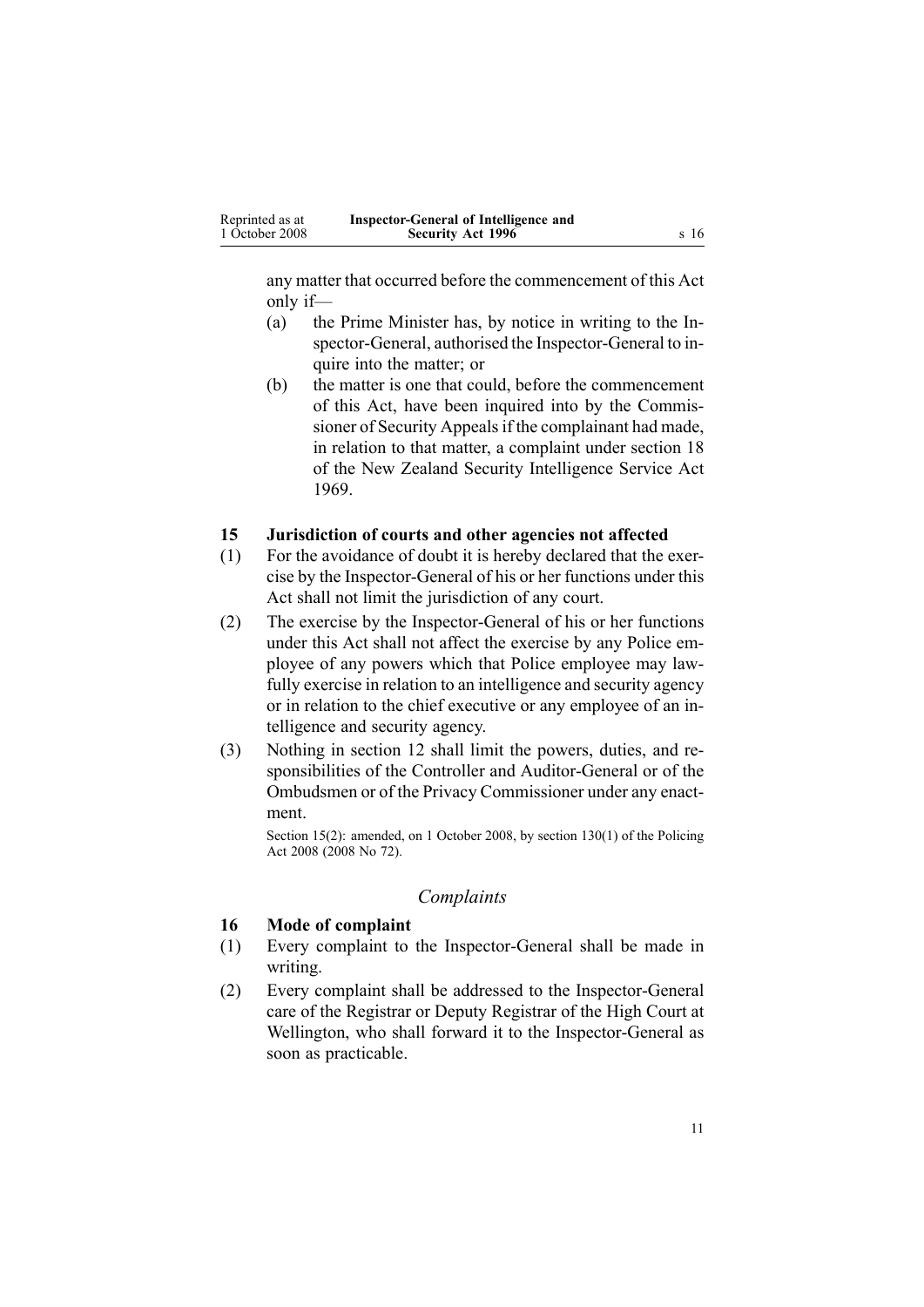<span id="page-11-0"></span>

|      | Inspector-General of Intelligence and | Reprinted as at |
|------|---------------------------------------|-----------------|
| s 17 | <b>Security Act 1996</b>              | 1 October 2008  |

(3) Notwithstanding any provision in any enactment, where any letter appearing to be written by any person in custody on <sup>a</sup> charge or after conviction of any offence, or by any patient of any hospital within the meaning of the [Mental](http://www.legislation.govt.nz/pdflink.aspx?id=DLM262706) Health [\(Compulsory](http://www.legislation.govt.nz/pdflink.aspx?id=DLM262706) Assessment and Treatment) Act 1992, is addressed to the Inspector-General, it shall be immediately forwarded, unopened, to the Inspector-General by the person for the time being in charge of the place or institution where the writer of the letter is detained or of which he or she is <sup>a</sup> patient.

Compare: 1969 No 24 <sup>s</sup> [18\(1\),](http://www.legislation.govt.nz/pdflink.aspx?id=DLM392033) (2)

### **17 Power of Inspector-General to refuse to inquire into complaint**

- (1) The Inspector-General may in his or her discretion decide not to inquire into any complaint if, in his or her opinion,—
	- (a) the subject matter of the complaint is trivial; or
	- (b) the complaint is frivolous or vexatious or is not made in good faith.
- (2) If in the course of his or her inquiries it appears to the Inspector-General that—
	- (a) having regard to all the circumstances of the case, further inquiries are unnecessary; or
	- (b) the matter is one which should be heard by <sup>a</sup> court or tribunal constituted by statute,—

the Inspector-General may refuse to inquire into the matter further.

(3) In any case where the Inspector-General decides not to inquire into <sup>a</sup> complaint or proceed with his or her inquiries or in any case where the Inspector-General is precluded by [section](#page-9-0) 14 from inquiring into <sup>a</sup> complaint, the Inspector-General shall, as the case may require, advise the complainant of that decision or of the fact that the Inspector-General is so precluded. Compare: 1969 No 24 <sup>s</sup> [19](http://www.legislation.govt.nz/pdflink.aspx?id=DLM392036); 1988 No 20 <sup>s</sup> [87](http://www.legislation.govt.nz/pdflink.aspx?id=DLM130374)

### **18 Disclosures to Inspector-General by employees of intelligence and security agencies**

Where any employee of an intelligence and security agency brings any matter to the attention of the Inspector-General,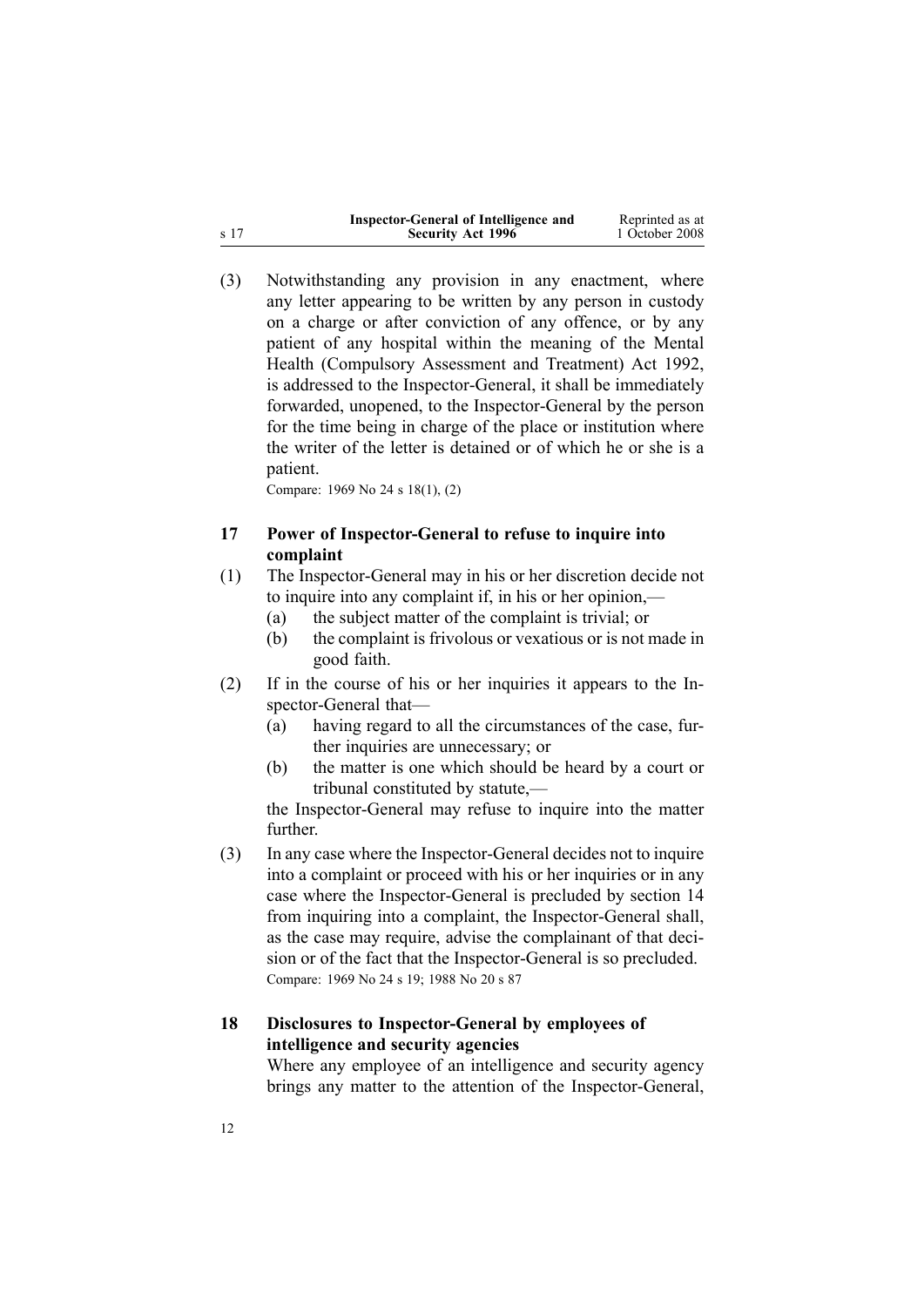<span id="page-12-0"></span>

| Reprinted as at | Inspector-General of Intelligence and |      |
|-----------------|---------------------------------------|------|
| 1 October 2008  | <b>Security Act 1996</b>              | s 19 |

that employee shall not be subjected by the intelligence and security agency to any penalty or discriminatory treatment of any kind in relation to his or her employment by reason only of having brought that matter to the attention of the Inspector-General unless the Inspector-General determines that in so doing the employee acted otherwise than in good faith.

#### *Procedure*

#### **19 Proceedings of Inspector-General**

- (1) The Inspector-General, on commencing an inquiry,—
	- (a) shall notify the chief executive of the relevant intelligence and security agency of both the commencement of the inquiry and the nature of the inquiry; and
	- (b) if the inquiry relates to <sup>a</sup> complaint, shall provide the chief executive with <sup>a</sup> copy of the complaint.
- (2) Where an inquiry isinitiated by the Inspector-General of his or her own motion in accordance with the provisions of [section](#page-7-0) [11\(1\)\(a\)](#page-7-0), the Inspector-General shall advise the Minister of both the commencement of the inquiry and the nature of the inquiry.
- (3) If the inquiry relatesto <sup>a</sup> complaint, the Inspector-General may require the complainant to give on oath any information relating to the complaint, and may for that purpose administer an oath to the complainant.
- (4) The Inspector-General shall permit the complainant to be heard, and to be represented by counsel or any other person, and to have other persons testify to the complainant's record, reliability, and character.
- (5) In accordance with the foregoing provisions of thissection, the Inspector-General may receive such evidence asthe Inspector-General thinks fit, whether admissible in <sup>a</sup> court of law or not.
- (6) Every inquiry by the Inspector-General shall be conducted in private.
- (7) If at any time during the course of an inquiry it appears to the Inspector-General that there may be sufficient grounds for making any repor<sup>t</sup> or recommendation that may adversely affect an intelligence and security agency, or any employee of an intelligence and security agency, or any other person, the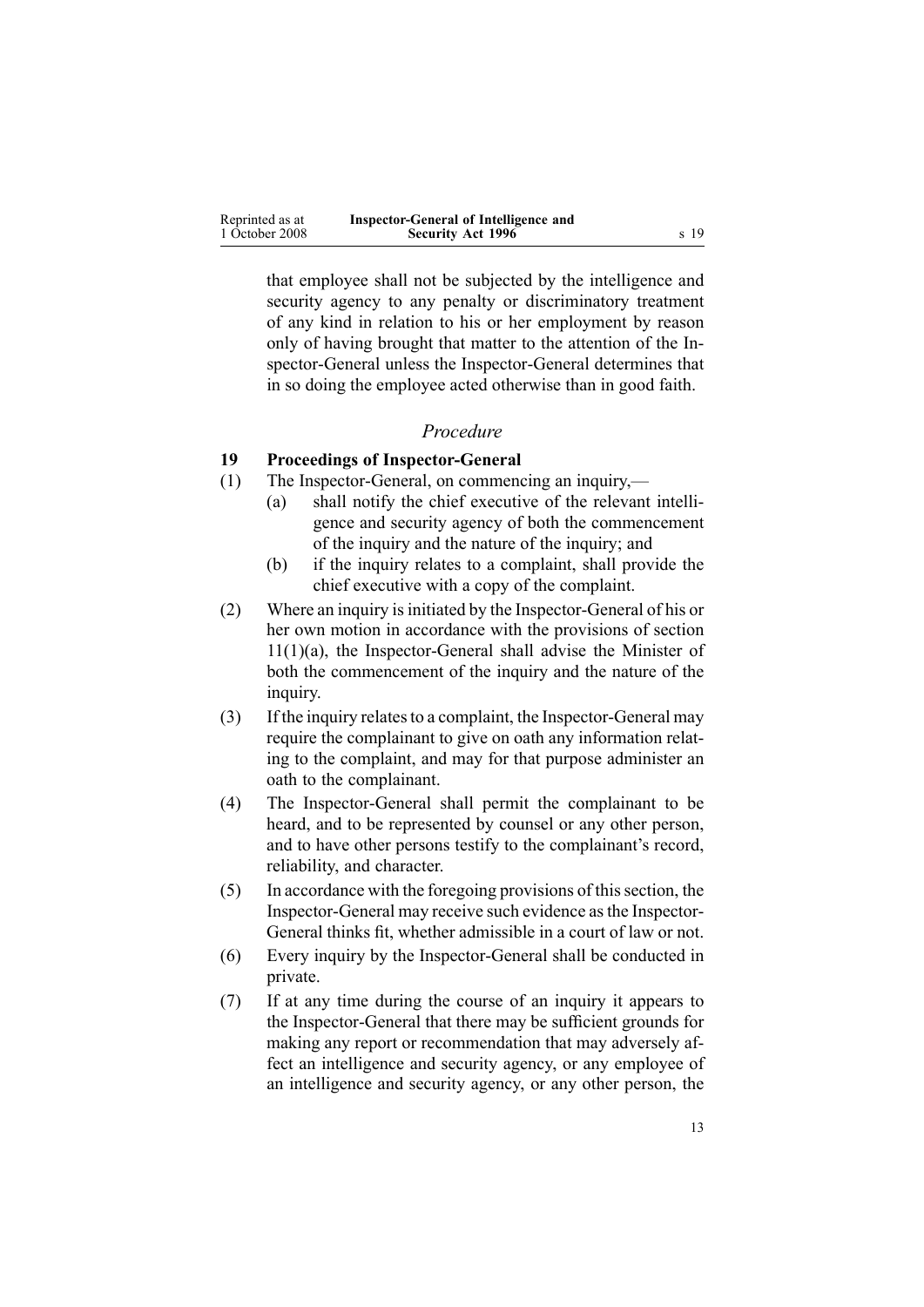<span id="page-13-0"></span>

|      | Inspector-General of Intelligence and | Reprinted as at |
|------|---------------------------------------|-----------------|
| s 20 | <b>Security Act 1996</b>              | 1 October 2008  |

Inspector-General shall give to that intelligence and security agency, employee, or person an opportunity to be heard.

- (8) Subject to the provisions of this Act, the Inspector-General shall regulate his or her procedure in such <sup>a</sup> manner as the Inspector-General thinks fit.
- (9) Except on the ground of lack of jurisdiction, no proceeding, report, or finding of the Inspector-General shall be challenged, reviewed, quashed, or called in question in any court. Compare: 1969 No 24 <sup>s</sup> [20\(1\),](http://www.legislation.govt.nz/pdflink.aspx?id=DLM392040) (2), (4), (5), (9); 1977 No 50 <sup>s</sup> 11(3)

#### **20 Powers in relation to security records**

- (1) Subject to [section](#page-17-0) 26(3), the Inspector-General shall, for the purposes of any inquiry, have access to all security records which are in the custody or control of an intelligence and security agency and which are, in the opinion of the Inspector-General, relevant to the inquiry.
- (2) Where any security records that are normally kept in the custody of an intelligence and security agency are held by the Inspector-General in the course of an inquiry, the Inspector-General shall ensure that the security records are kept in safe custody in accordance with the requirements applying to the safe custody of security records in the intelligence and security agencies.
- (3) Where the Inspector-General is responsible for the production of any security records that have <sup>a</sup> security classification, the Inspector-General shall ensure that the security records are kept in safe custody in accordance with the requirements applying to the safe custody of security records in the intelligence and security agencies.

Compare: 1969 No 24 <sup>s</sup> [20\(2B\)](http://www.legislation.govt.nz/pdflink.aspx?id=DLM392040); 1977 No 50 <sup>s</sup> 11(1)

### **21 Power of entry**

For the purposes of any inquiry under this Act, the Inspector-General may, after giving notice to the chief executive of an intelligence and security agency of the Inspector-General's intention to do so, enter, at any reasonable time, any premises or place occupied or used by the agency.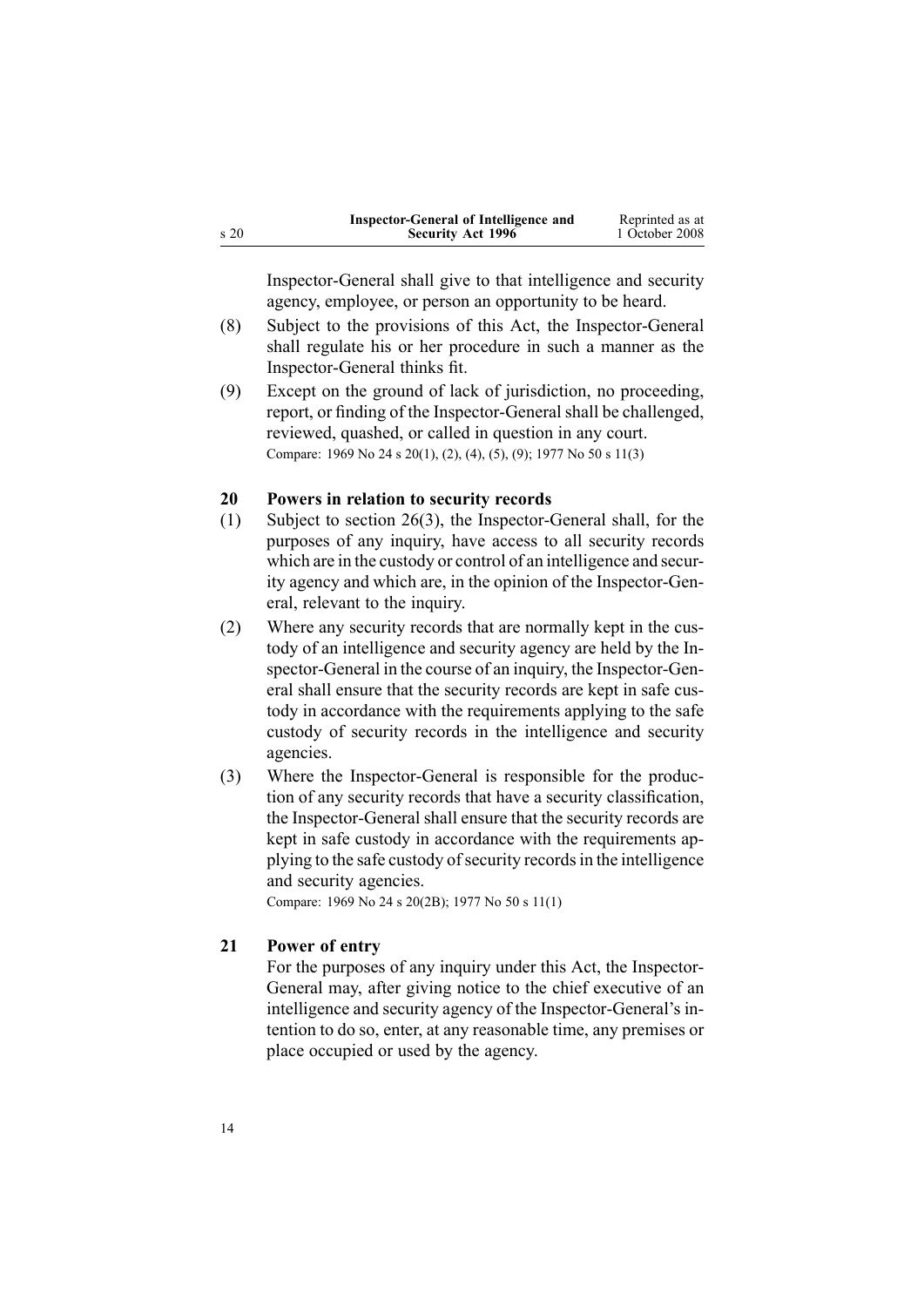<span id="page-14-0"></span>

| Reprinted as at | Inspector-General of Intelligence and |                 |
|-----------------|---------------------------------------|-----------------|
| 1 October 2008  | <b>Security Act 1996</b>              | s <sub>23</sub> |

### **22 Power to hear evidence in private**

In conducting any inquiry under [section](#page-7-0)  $11(1)$ , the Inspector-General may hear separately and in private such evidence (if any) as may be tendered by any party to the proceedings and any witnesses whom any party to the proceedings may wish to call if, in the opinion of the Inspector-General,—

- (a) the interests of justice so require; or
- (b) to do otherwise—
	- (i) would be likely to prejudice 1 or more of the interests referred to in section [26\(3\)\(a\)](#page-17-0); or
	- (ii) would be likely to prejudice the privacy of any individual.

Compare: 1969 No 24 <sup>s</sup> [20\(3\)](http://www.legislation.govt.nz/pdflink.aspx?id=DLM392040)

#### **23 Powers of Inspector-General in relation to inquiries**

- (1) The Inspector-General may require any person who, in the Inspector-General's opinion, is able to give information relating to any matter to which an inquiry relates to furnish such information, and to produce such documents or things in the possession or under the control of that person, as in the opinion of the Inspector-General are relevant to the subject matter of the inquiry.
- (2) The Inspector-General may summon and examine on oath any person who in the opinion of the Inspector-General is able to give any information relating to any matter to which an inquiry relates, and may for the purpose administer an oath to any person so summoned.
- (3) Every such examination by the Inspector-General shall be deemed to be <sup>a</sup> judicial proceeding within the meaning of [section](http://www.legislation.govt.nz/pdflink.aspx?id=DLM328793) 108 of the Crimes Act 1961 (which relates to perjury).
- (4) Subject to subsection (5), every person who appears as <sup>a</sup> witness before the Inspector-General shall have the same privileges in relation to the giving of information, the answering of questions, and the production of documents and papers and things as witnesses have in courts of law.
- (5) Where any person is bound by the provisions of any enactment (being an Act of Parliament or any regulations within the meaning of the Regulations [\(Disallowance\)](http://www.legislation.govt.nz/pdflink.aspx?id=DLM195534) Act 1989 made by Order in Council) to maintain secrecy in relation to, or not to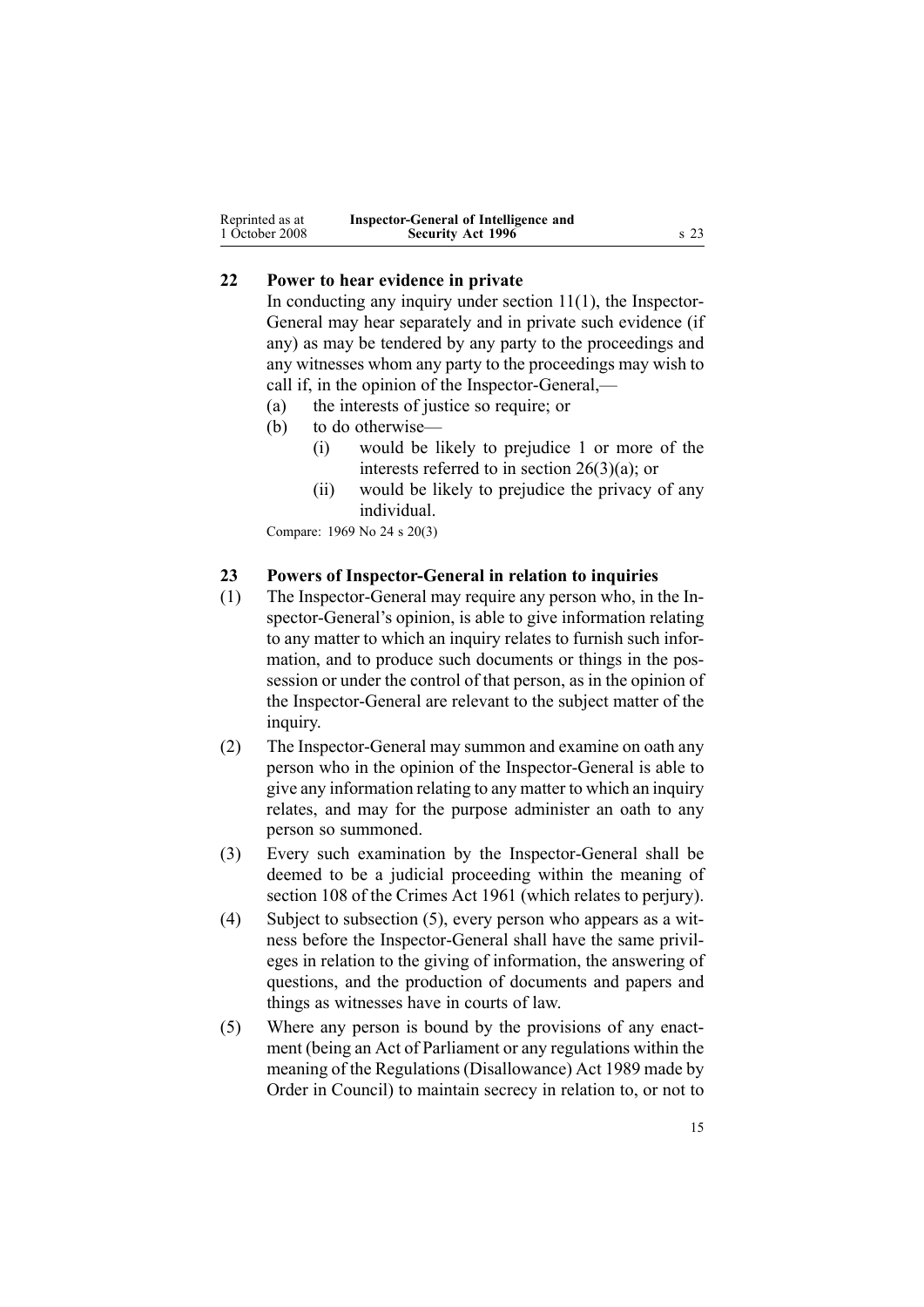<span id="page-15-0"></span>

| Inspector-General of Intelligence and | Reprinted as at |
|---------------------------------------|-----------------|
| <b>Security Act 1996</b>              | 1 October 2008  |

disclose, any matter, compliance by that person with <sup>a</sup> requirement of the Inspector-General (being <sup>a</sup> requirement made pursuant to subsection (1)) is not a breach of the relevant obligation of secrecy or non-disclosure or of the enactment by which that obligation is imposed.

- (6) Witnesses' fees, allowances, and travelling expenses according to the scales for the time being prescribed by regulations made under the Summary [Proceedings](http://www.legislation.govt.nz/pdflink.aspx?id=DLM310742) Act 1957—
	- (a) shall be paid by the Inspector-General to any person who appears as <sup>a</sup> witness before the Inspector-General pursuan<sup>t</sup> to <sup>a</sup> summons under subsection (2); and
	- (b) may, if the Inspector-General so decides, be paid by the Inspector-General to any other person who appears as <sup>a</sup> witness before the Inspector-General;—

and those regulations, with all necessary modifications, shall apply accordingly.

- (7) For the purposes of this section the Inspector-General shall have the powers of <sup>a</sup> court under any such regulations to fix or disallow, in whole or in part, or increase the amounts payable thereunder.
- (8) Every person commits an offence and is liable on summary conviction to <sup>a</sup> fine not exceeding \$5,000 who—
	- (a) without lawful justification or excuse, wilfully obstructs, hinders, or resists the Inspector-General or any other person in the exercise of his or her powers under this Act:
	- (b) without lawful justification or excuse, refuses or wilfully fails to comply with any lawful requirement of the Inspector-General or any other person under this Act:
	- (c) wilfully makes any false statement to or misleads or attempts to mislead the Inspector-General or any other person in the exercise of his or her powers under this Act.

Compare: 1969 No 24 <sup>s</sup> [20\(6\),](http://www.legislation.govt.nz/pdflink.aspx?id=DLM392040) (8); 1977 No 50 <sup>s</sup> 11(2)

#### **24 Proceedings privileged**

16

- (1) Subject to subsection (2),—
	- (a) no proceedings, civil or criminal, shall lie against the Inspector-General, or against any employee of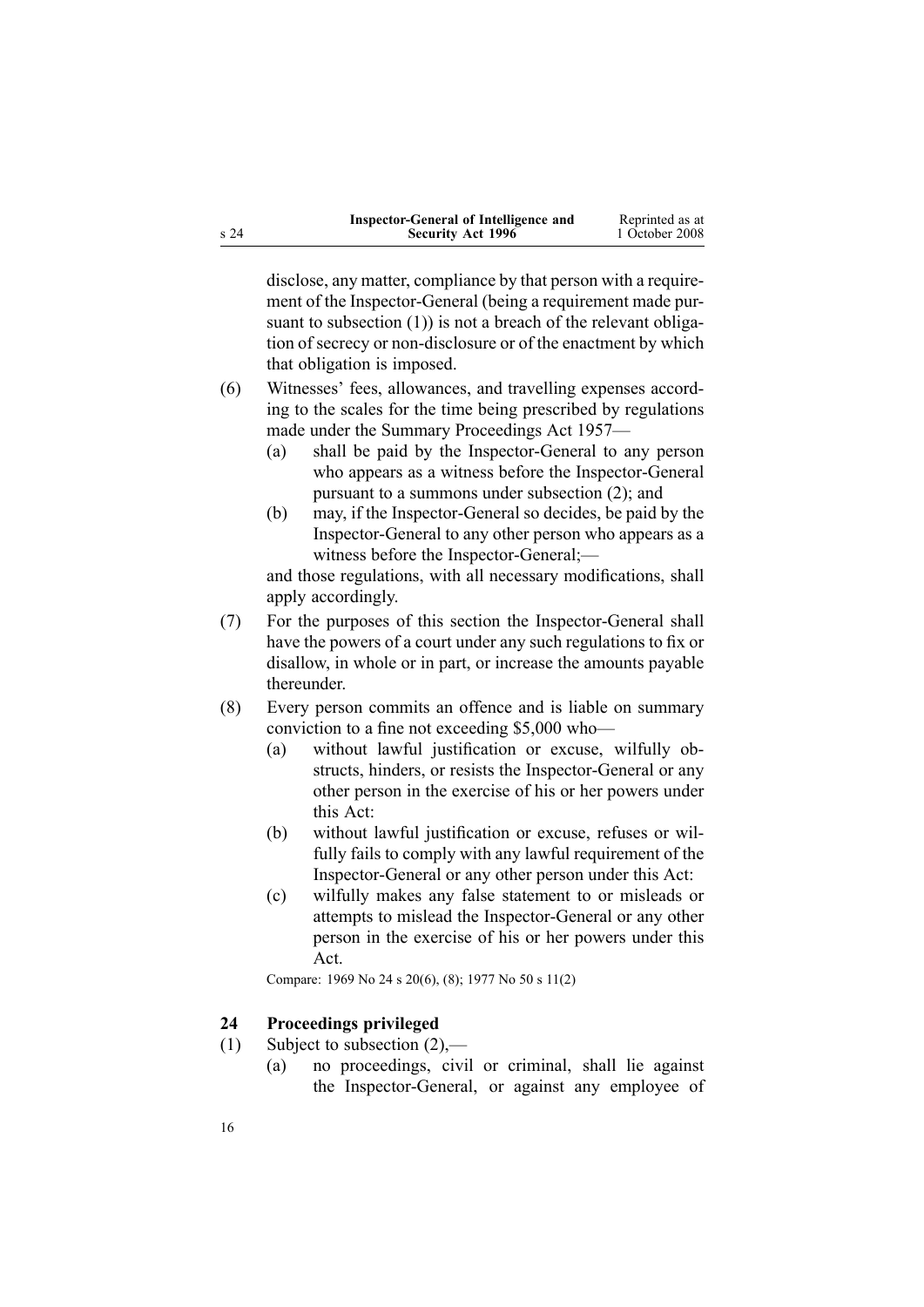<span id="page-16-0"></span>

| Reprinted as at | Inspector-General of Intelligence and |      |
|-----------------|---------------------------------------|------|
| 1 October 2008  | <b>Security Act 1996</b>              | s 25 |

the Inspector-General, for anything done or reported or said by the Inspector-General or employee in the course of the exercise or intended exercise of their functions under this Act, unless it is shown that the Inspector-General or employee acted in bad faith:

- (b) neither the Inspector-General nor any employee of the Inspector-General nor any person who has held the appointment of Inspector-General or who has been an employee of the Inspector-General shall be called to give evidence in any court, or in any proceedings of <sup>a</sup> judicial nature, in respec<sup>t</sup> of anything coming to his or her knowledge in the exercise of his or her functions under this Act.
- (2) Nothing in subsection (1) applies in respec<sup>t</sup> of proceedings for—
	- (a) an offence against [section](#page-20-0) 28 of this Act; or
	- (b) an offence against [section](http://www.legislation.govt.nz/pdflink.aspx?id=DLM328526) 78 or section [78A\(1\)](http://www.legislation.govt.nz/pdflink.aspx?id=DLM328528) or [sec](http://www.legislation.govt.nz/pdflink.aspx?id=DLM328753)[tion](http://www.legislation.govt.nz/pdflink.aspx?id=DLM328753) 105 or [section](http://www.legislation.govt.nz/pdflink.aspx?id=DLM328755) 105A or [section](http://www.legislation.govt.nz/pdflink.aspx?id=DLM328758) 105B of the Crimes Act 1961; or
	- (c) the offence of conspiring to commit an offence against [section](http://www.legislation.govt.nz/pdflink.aspx?id=DLM328526) 78 or section [78A\(1\)](http://www.legislation.govt.nz/pdflink.aspx?id=DLM328528) or [section](http://www.legislation.govt.nz/pdflink.aspx?id=DLM328753) 105 or [section](http://www.legislation.govt.nz/pdflink.aspx?id=DLM328755) [105A](http://www.legislation.govt.nz/pdflink.aspx?id=DLM328755) or [section](http://www.legislation.govt.nz/pdflink.aspx?id=DLM328758) 105B of the Crimes Act 1961; or
	- (d) the offence of attempting to commit an offence against [section](http://www.legislation.govt.nz/pdflink.aspx?id=DLM328526) 78 or section [78A\(1\)](http://www.legislation.govt.nz/pdflink.aspx?id=DLM328528) or [section](http://www.legislation.govt.nz/pdflink.aspx?id=DLM328753) 105 or [section](http://www.legislation.govt.nz/pdflink.aspx?id=DLM328755) [105A](http://www.legislation.govt.nz/pdflink.aspx?id=DLM328755) or [section](http://www.legislation.govt.nz/pdflink.aspx?id=DLM328758) 105B of the Crimes Act 1961.
- (3) Anything said or any information given or any document or thing produced by any person in the course of any inquiry by or proceedings before the Inspector-General under this Act shall be privileged in the same manner as if the inquiry or proceedings were proceedings in <sup>a</sup> court.

Compare: 1969 No 24 <sup>s</sup> [24](http://www.legislation.govt.nz/pdflink.aspx?id=DLM392056); 1987 No 8 <sup>s</sup> [25\(1\)](http://www.legislation.govt.nz/pdflink.aspx?id=DLM101353); 1993 No 28 <sup>s</sup> [129\(1\)](http://www.legislation.govt.nz/pdflink.aspx?id=DLM298439)

### **25 Reports in relation to inquiries**

(1) On completion of an inquiry, the Inspector-General shall prepare <sup>a</sup> written repor<sup>t</sup> containing his or her conclusions and recommendations and shall forward such repor<sup>t</sup> to the Minister and to the chief executive of the intelligence and security agency to which the inquiry relates.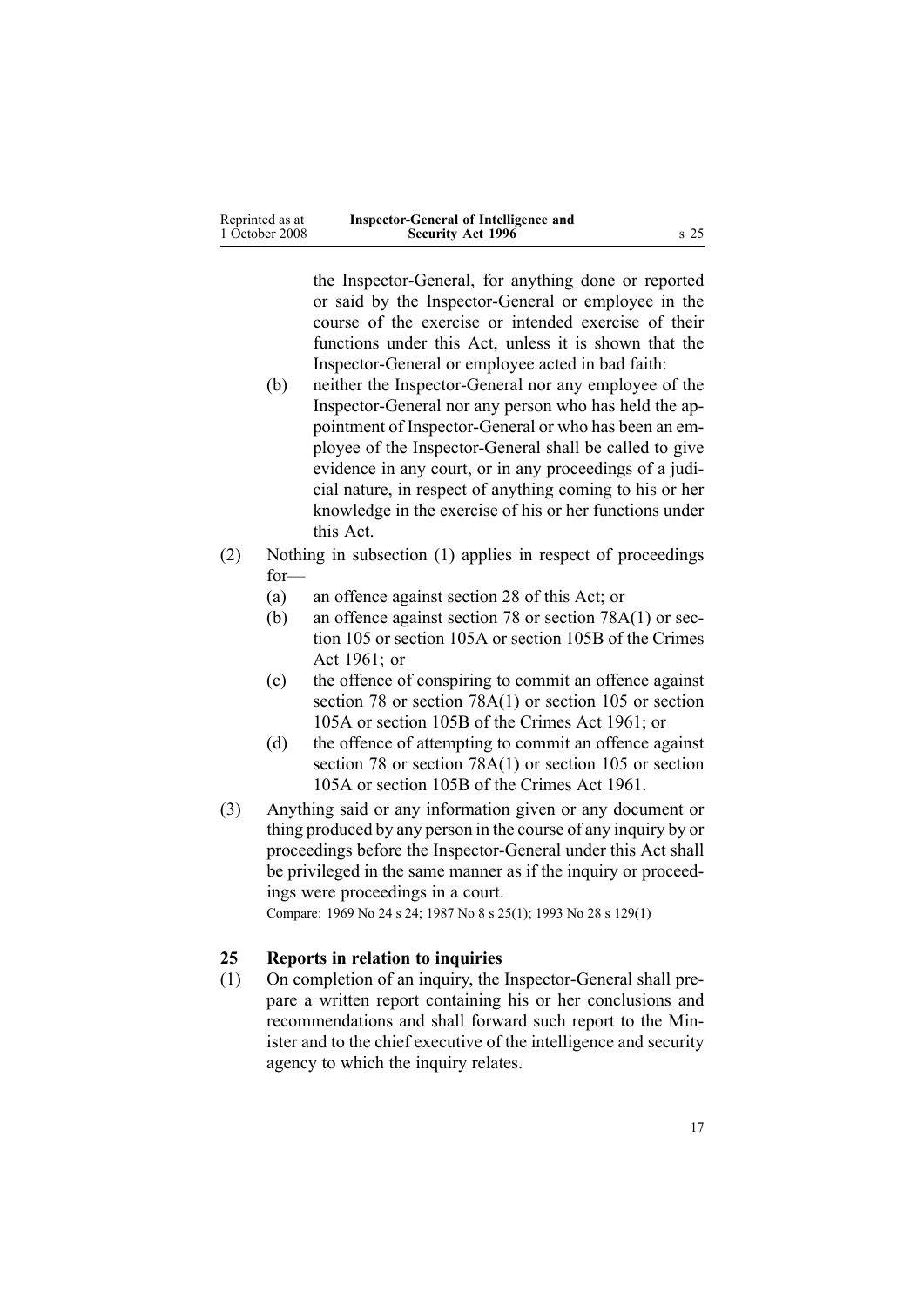<span id="page-17-0"></span>

|      | Inspector-General of Intelligence and | Reprinted as at |
|------|---------------------------------------|-----------------|
| s 26 | <b>Security Act 1996</b>              | 1 October 2008  |

- (2) Where an inquiry has been conducted by the Inspector-General following <sup>a</sup> complaint, the Inspector-General shall also advise the complainant of his or her conclusions in terms that will not prejudice the security or defence of New Zealand or the international relations of the Government of New Zealand.
- (3) If, in the course of the Inspector-General's inquiries, the Inspector-General is of the opinion that there is evidence of <sup>a</sup> breach of duty or misconduct by an employee of an intelligence and security agency, the Inspector-General shall inform the chief executive and the Minister immediately.
- (4) On completion of an inquiry, all documents and material relating to that inquiry which the Inspector-General has obtained from an intelligence and security agency shall be returned by the Inspector-General to that agency and all other papers, documents, or records relating to that inquiry in the possession of the Inspector-General and all copies of the Inspector-General's repor<sup>t</sup> shall be kept in safe custody in accordance with the requirements applying to the safe custody of documents in the intelligence and security agencies or disposed of by the Inspector-General in accordance with the requirements applying to the disposal of documents by the intelligence and security agencies.
- (5) The Inspector-General may repor<sup>t</sup> to the Minister—
	- (a) on the compliance by an intelligence and security agency with the Inspector-General's recommendations as the result of an inquiry by the Inspector-General; and
	- (b) on the adequacy of any remedial or preventative measures taken by an intelligence and security agency following such inquiry.

Compare: 1969 No 24 <sup>s</sup> [21](http://www.legislation.govt.nz/pdflink.aspx?id=DLM392048); 1977 No 50 <sup>s</sup> 13

#### **26 Disclosure**

(1) Subject to the provisions of this Act, the Inspector-General and any person employed on the staff of the Inspector-General and any person assisting the Inspector-General shall not disclose to any person any security records or other official information whatsoever relating to the activities of an intelligence and security agency.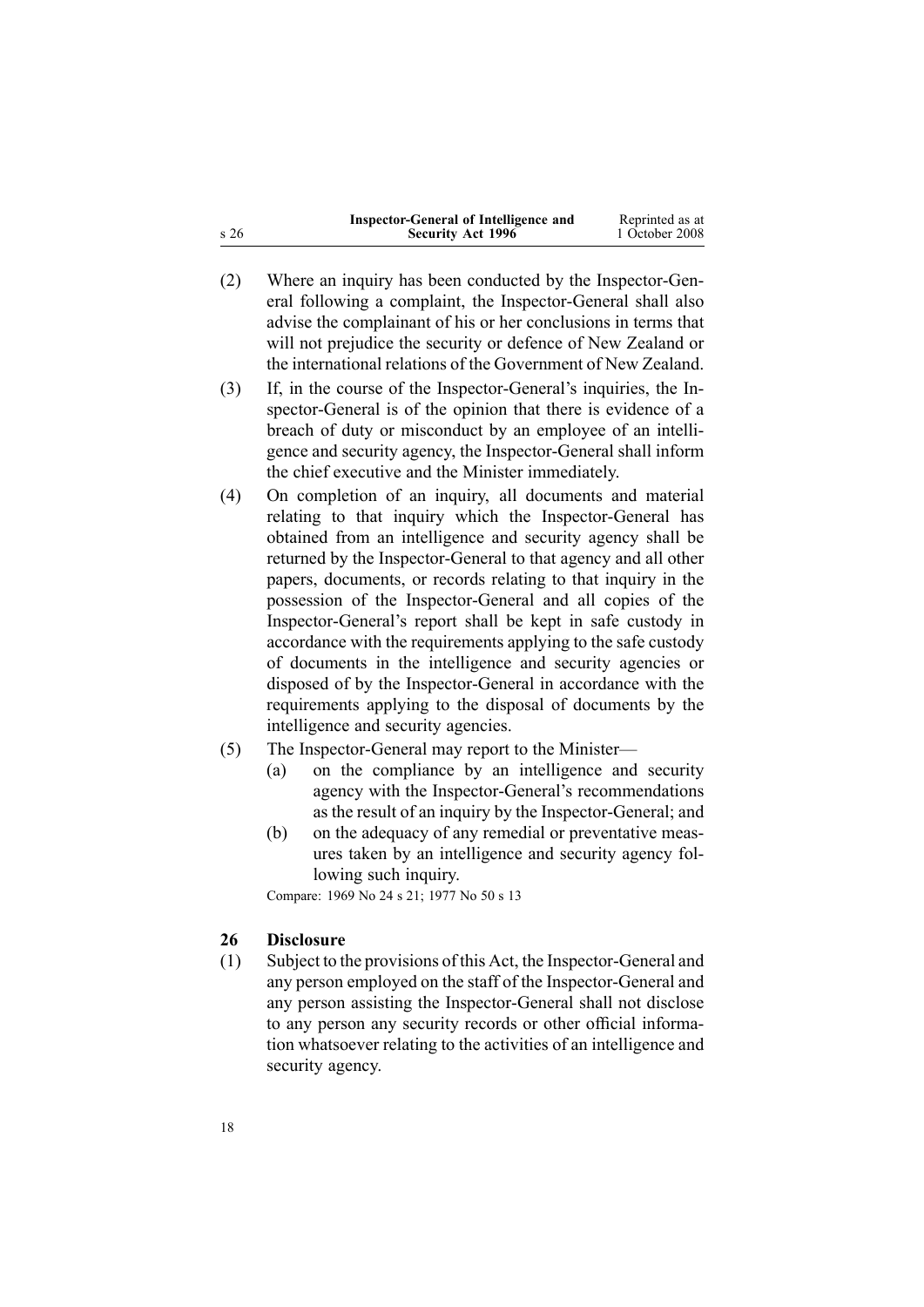| Reprinted as at | Inspector-General of Intelligence and |                 |
|-----------------|---------------------------------------|-----------------|
| 1 October 2008  | <b>Security Act 1996</b>              | s <sub>26</sub> |

- (2) Nothing in subsection (1) shall limit the disclosure to the Minister of information concerning the activities of an intelligence and security agency.
- (3) Subject to subsection (4), where the Minister certifies—
	- (a) that the disclosure either to or by the Inspector-General of any security records or any other official information would be likely—
		- (i) to prejudice the security or defence of New Zealand or the international relations of the Government of New Zealand; or
		- (ii) to prejudice the entrusting of information to the Government of New Zealand on <sup>a</sup> basis of confidence by the governmen<sup>t</sup> of any other country or any agency of such <sup>a</sup> government; or
		- (iii) to prejudice the entrusting of information to the Government of New Zealand on <sup>a</sup> basis of confidence by any international organisation; or
		- (iv) to endanger the safety of any person; and
	- (b) that such disclosure—
		- (i) should not be made; or
		- (ii) should be made only on such terms and conditions as are, in the Minister's opinion, necessary in the interests of security,—

the Inspector-General shall act in accordance with the certificate.

- (4) The Minister shall not exercise his or her power under subsection (3) until the Inspector-General has consulted with—
	- (a) the chief executive of the relevant intelligence and security agency; and
	- (b) any other person (not being, in the case of <sup>a</sup> complaint, the complainant) capable of assisting in the determination of the circumstances and information relevant to the inquiry, being circumstances and information that should not in the interests of security be disclosed in the course of or in relation to the inquiry.

Compare: 1969 No 24 <sup>s</sup> [20A\(1\)](http://www.legislation.govt.nz/pdflink.aspx?id=DLM392045); 1977 No 50 <sup>s</sup> 12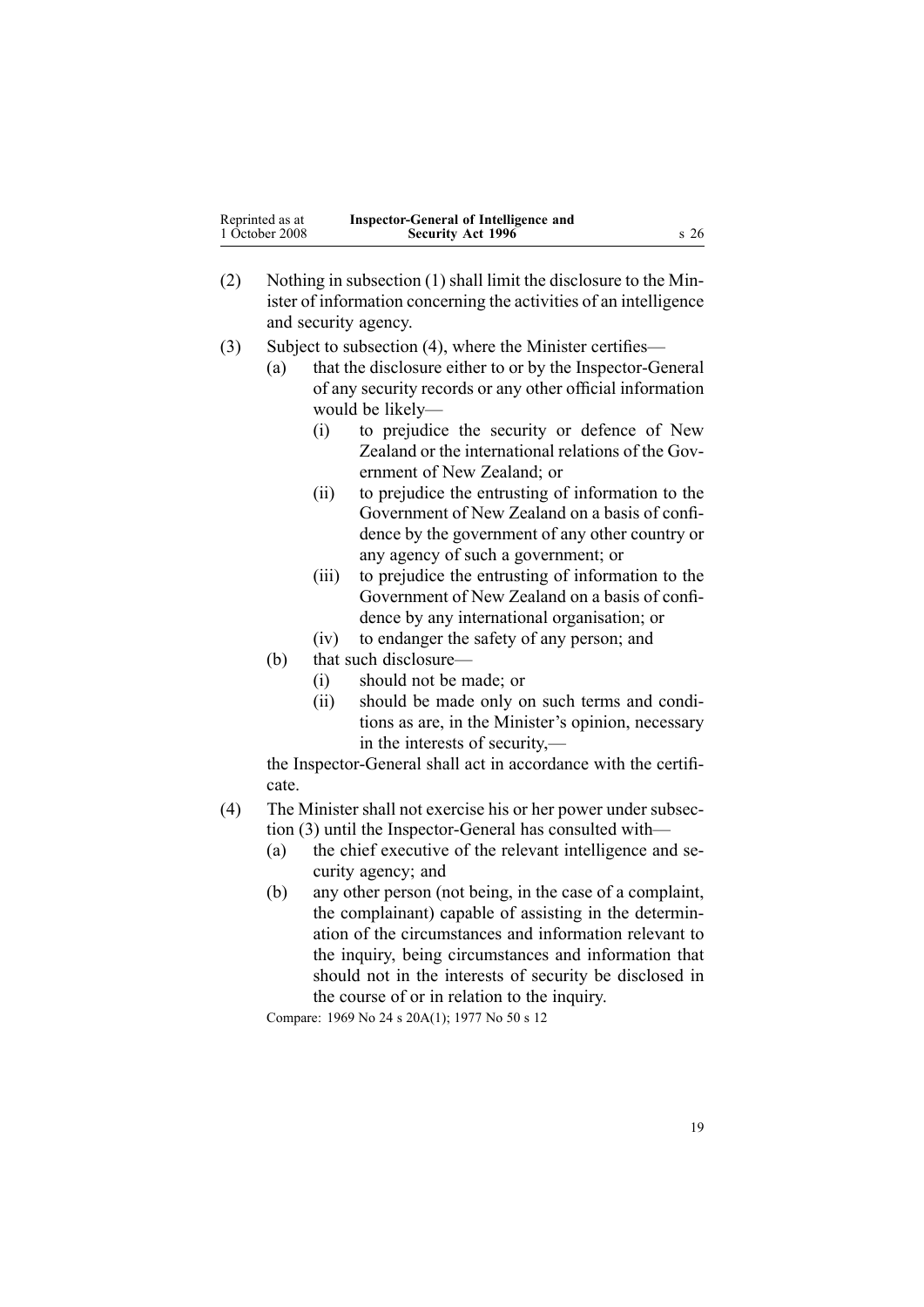<span id="page-19-0"></span>

|      | Inspector-General of Intelligence and | Reprinted as at |
|------|---------------------------------------|-----------------|
| s 27 | <b>Security Act 1996</b>              | 1 October 2008  |

### **27 Reports by Inspector-General**

- (1) As soon as practicable after the end of each year ending with 30 June, the Inspector-General shall furnish <sup>a</sup> repor<sup>t</sup> of the Inspector-General's operations during that year to—
	- (a) each Minister who is responsible for an intelligence and security agency; and
	- (b) the Prime Minister.
- (2) The repor<sup>t</sup> shall—
	- (a) specify the number of inquiries undertaken by the Inspector-General during the year; and
	- (b) contain <sup>a</sup> brief description of the outcome of each inquiry; and
	- (c) contain such other information asthe Inspector-General believes it is necessary, in order to fulfil the object of this Act, to make available to the Ministers specified in subsection  $(1)$ .
- (3) The Prime Ministershall, assoon as practicable after receiving <sup>a</sup> repor<sup>t</sup> under subsection (1), lay <sup>a</sup> copy of that repor<sup>t</sup> before the House of Representatives, together with <sup>a</sup> statement as to whether any matter has, under subsection (4), been excluded from that copy.
- (4) If it appears to the Prime Minister, after consultation with the Inspector-General, that the publication of any matter in an annual repor<sup>t</sup> would be likely—
	- (a) to prejudice the security or defence of New Zealand or the international relations of the Government of New Zealand; or
	- (b) to prejudice the entrusting of information to the Government of New Zealand on <sup>a</sup> basis of confidence by the governmen<sup>t</sup> of any other country or any agency of such <sup>a</sup> government; or
	- (c) to prejudice the entrusting of information to the Government of New Zealand on <sup>a</sup> basis of confidence by any international organisation; or
	- (d) to endanger the safety of any person,—

the Prime Minister may exclude that matter from the copy of the repor<sup>t</sup> to be laid before the House of Representatives.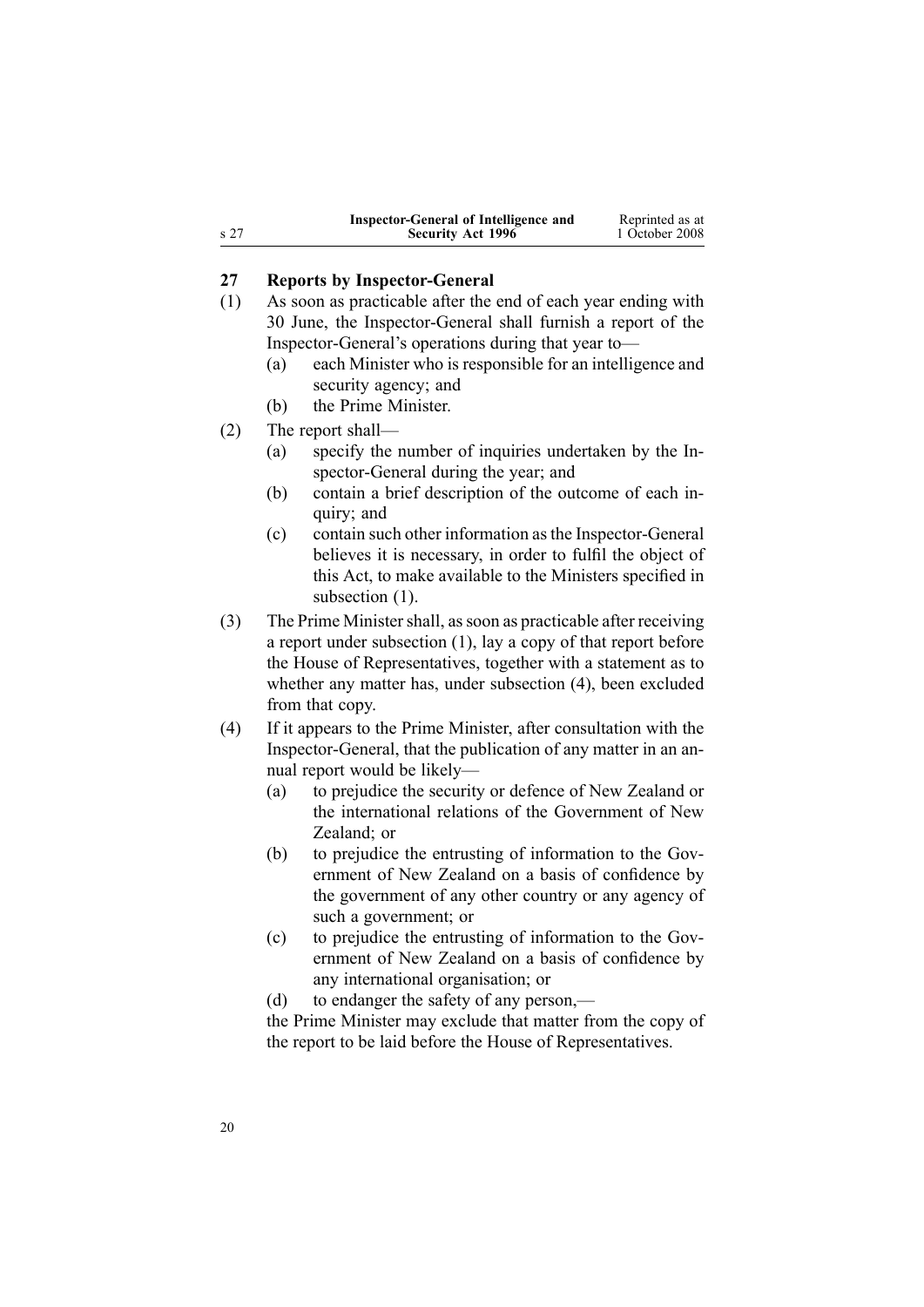<span id="page-20-0"></span>

| Reprinted as at | Inspector-General of Intelligence and |                 |
|-----------------|---------------------------------------|-----------------|
| 1 October 2008  | <b>Security Act 1996</b>              | s <sub>28</sub> |

- (5) The Prime Minister shall provide the Leader of the Opposition with <sup>a</sup> copy of the repor<sup>t</sup> furnished to the Prime Minister under subsection  $(1)$ .
- (6) Where the copy supplied to the Leader of the Opposition under subsection (5) contains matter excluded by the Prime Minister, under subsection (4), from the copy laid before the House of Representatives, the Leader of the Opposition shall not disclose that matter to any other person.
- (7) The Inspector-General may at any time, with the concurrence of the Prime Minister, repor<sup>t</sup> either generally or in respec<sup>t</sup> of any particular matter to the Intelligence and Security Committee established by [section](http://www.legislation.govt.nz/pdflink.aspx?id=DLM392266) 5 of the Intelligence and Security Committee Act 1996.

### **28 Secrecy**

- (1) No person who is, or has at any time been, the Inspector-General or an employee of the Inspector-General or <sup>a</sup> person assisting the Inspector-General shall, either directly or indirectly, excep<sup>t</sup> in the performance of that person's functions or duties or in the exercise of that person's powers under this Act,—
	- (a) make <sup>a</sup> record of, or disclose to any person, any information acquired by reason of the person holding or acting in that office; or
	- (b) make use of any such information.
- (2) Nothing in subsection (1) applies in relation to the disclosure or use of any information after its disclosure or use has been approved in writing by the Minister.
- (3) Every person commits an offence and is liable on conviction on indictment to imprisonment for <sup>a</sup> term not exceeding 2 years or <sup>a</sup> fine not exceeding \$10,000 or to both, who acts in contravention of subsection (1).
- (4) The Inspector-General and any employee of the Inspector-General shall be deemed for the purposes of [sections](http://www.legislation.govt.nz/pdflink.aspx?id=DLM328753) 105 and [105A](http://www.legislation.govt.nz/pdflink.aspx?id=DLM328755) of the Crimes Act 1961 to be officials.
- (5) No prosecution for an offence against this section shall be commenced excep<sup>t</sup> with the leave of the Attorney-General.
- (6) *Amendment(s) incorporated in the [Act\(s\).](http://www.legislation.govt.nz/pdflink.aspx?id=DLM311185)*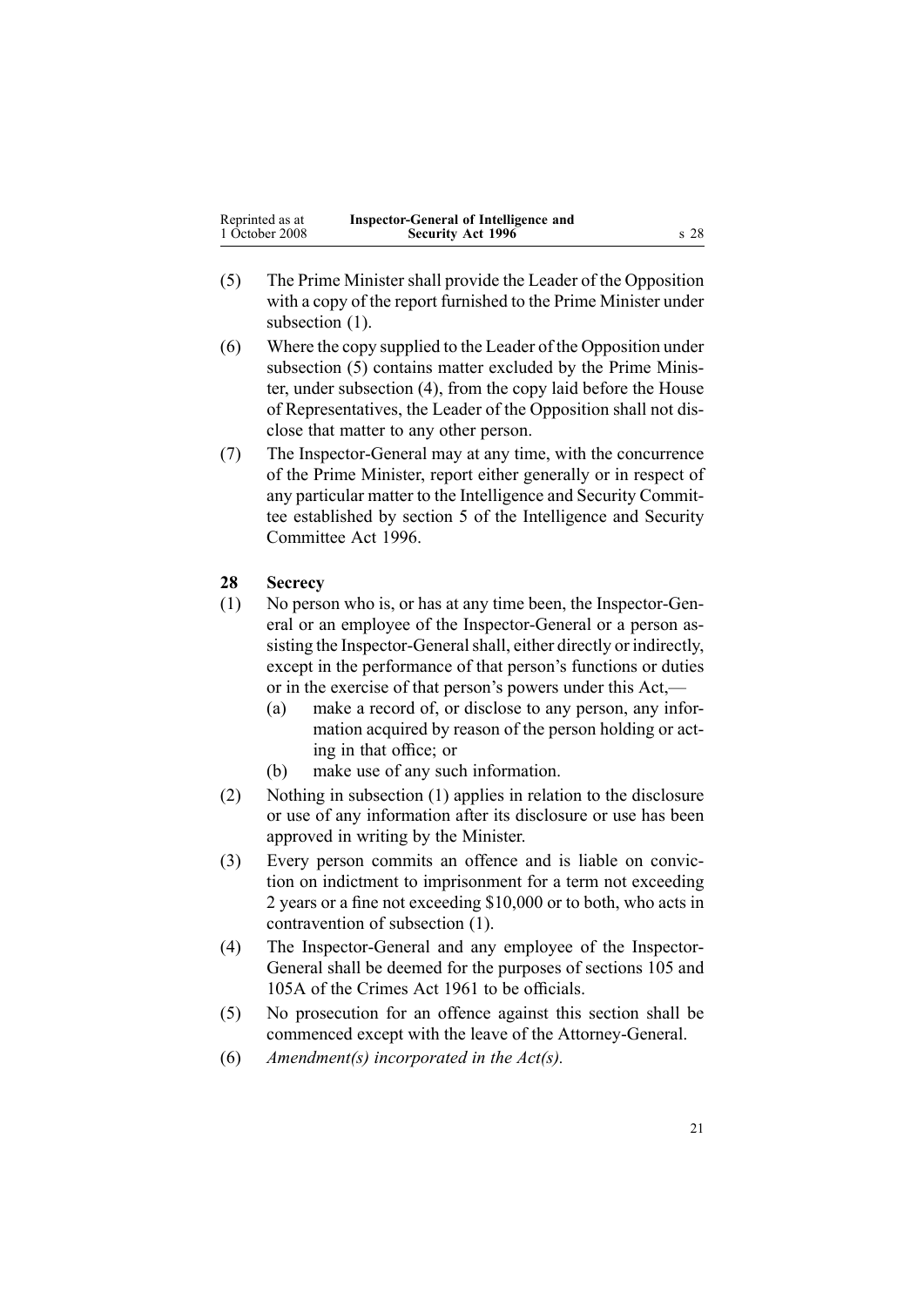| Inspector-General of Intelligence and | Reprinted as at |
|---------------------------------------|-----------------|
| <b>Security Act 1996</b>              | 1 October 2008  |

### **29 Publication**

- (1) Except with the written consent of the Minister, no repor<sup>t</sup> or account of any inquiry by the Inspector-General, or any complaint before the Inspector-General, or any decision of the Inspector-General or the Minister relating to such inquiry or complaint shall be published in any newspaper or other document or broadcast by radio or television or otherwise distributed or disclosed in any manner whatsoever, unless the repor<sup>t</sup> or account is confined,—
	- (a) in the case of <sup>a</sup> complaint, to advice provided to the complainant by the Inspector-General in accordance with [section](#page-16-0) 25(2); and
	- (b) in any other case, to material that the Inspector-General has approved for release (the approval being an approval given in writing after the Inspector-General has consulted, in relation to security requirements, with the chief executive of the intelligence and security agency to which the inquiry or complaint relates).
- (2) No person contravenes subsection (1) by reason only of publishing, or broadcasting, or distributing, or disclosing the fact that any inquiry has been conducted by the Inspector-General.
- (3) Every person commits an offence who publishes or broadcasts or causes to be published or broadcast or otherwise distributes or discloses any repor<sup>t</sup> or account in contravention of subsection (1).
- (4) Every person who commits an offence against subsection (3) is liable on summary conviction—
	- (a) in the case of <sup>a</sup> company or other corporation, to <sup>a</sup> fine not exceeding \$50,000; and
	- (b) in the case of <sup>a</sup> natural person to imprisonment for <sup>a</sup> term not exceeding 1 year or to <sup>a</sup> fine not exceeding \$10,000 or to both.
- (5) No prosecution for an offence against this section shall be commenced excep<sup>t</sup> with the leave of the Attorney-General.
- (6) Nothing in thissection shall restrict the broadcasting or reporting of proceedings in Parliament. Compare: 1969 No 24 <sup>s</sup> [23](http://www.legislation.govt.nz/pdflink.aspx?id=DLM392053); 1977 No 50 <sup>s</sup> 14

<span id="page-21-0"></span><sup>s</sup> 29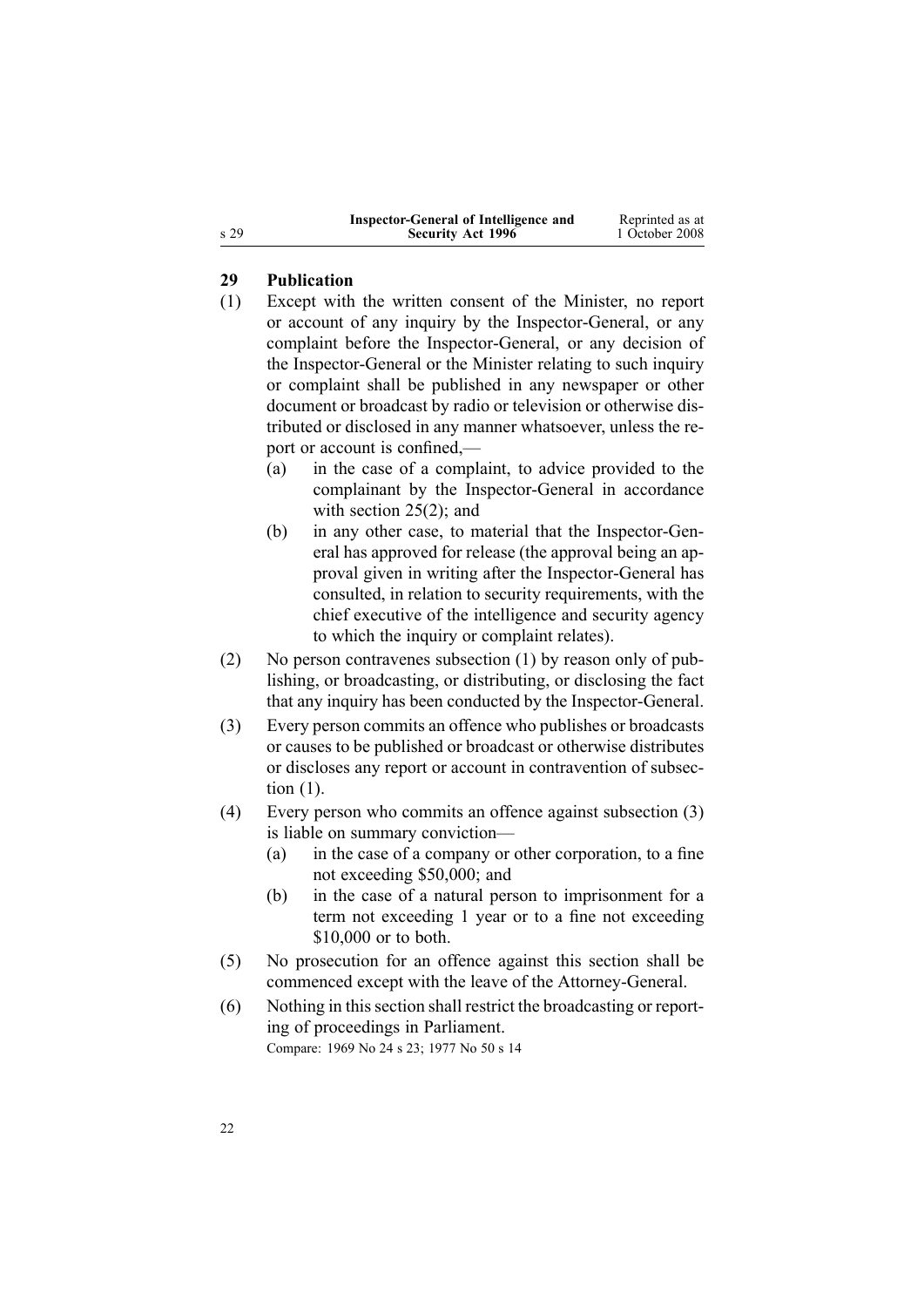<span id="page-22-0"></span>

| Reprinted as at | Inspector-General of Intelligence and |      |
|-----------------|---------------------------------------|------|
| 1 October 2008  | <b>Security Act 1996</b>              | s 33 |

*Amendments to Ombudsmen Act 1975*

# **30 Referral of complaint to Inspector-General of Intelligence and Security**

*Amendment(s) incorporated in the [Act\(s\).](http://www.legislation.govt.nz/pdflink.aspx?id=DLM430983)*

**31 Consultation with Inspector-General of Intelligence and Security**

*Amendment(s) incorporated in the [Act\(s\).](http://www.legislation.govt.nz/pdflink.aspx?id=DLM430983)*

### *Amendments to Privacy Act 1993*

**32 Referral of complaint to Inspector-General of Intelligence and Security** *Amendment(s) incorporated in the [Act\(s\).](http://www.legislation.govt.nz/pdflink.aspx?id=DLM297450)*

**33 Consultation with Inspector-General of Intelligence and Security**

*Amendment(s) incorporated in the [Act\(s\).](http://www.legislation.govt.nz/pdflink.aspx?id=DLM298415)*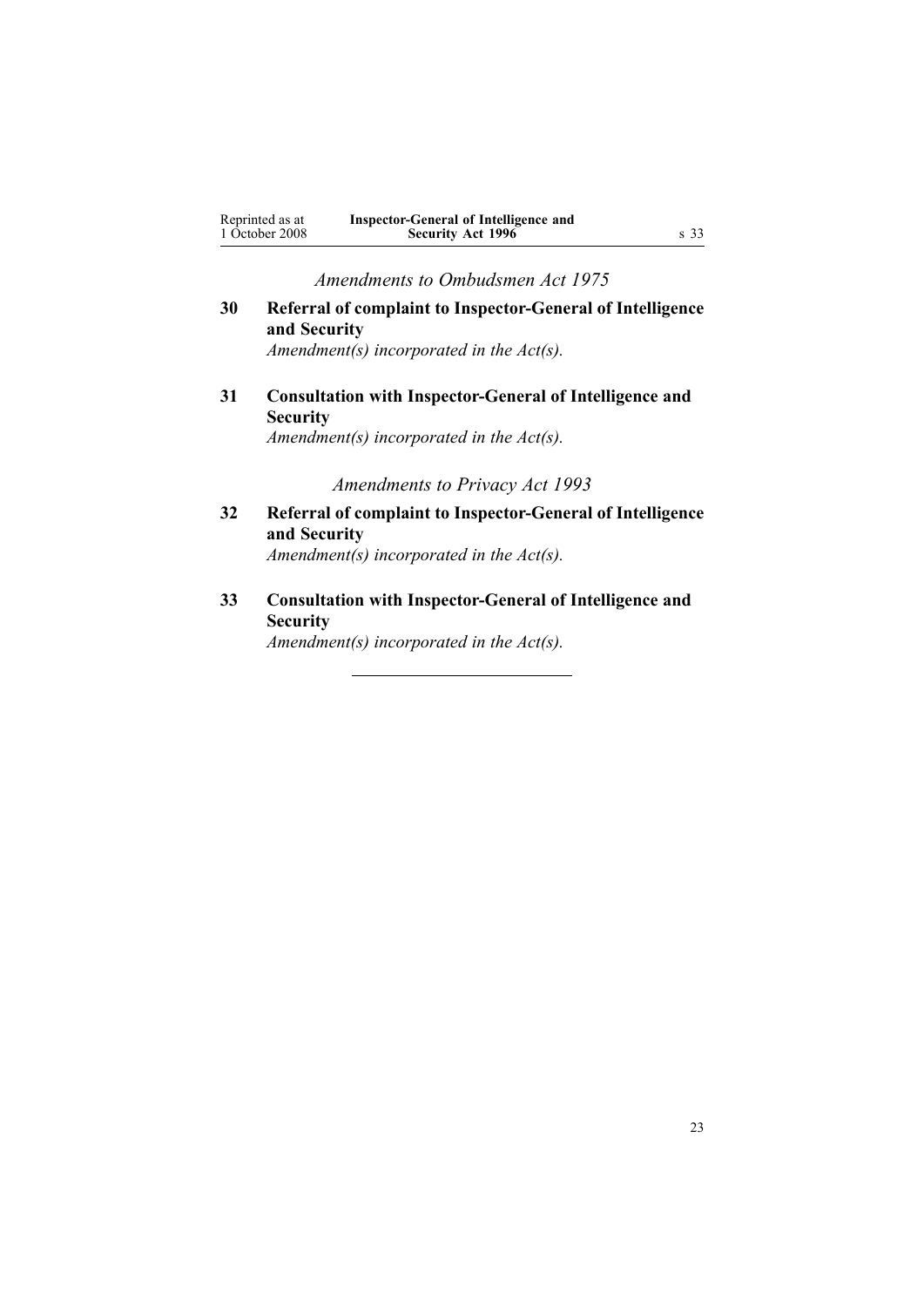| Inspector-General of Intelligence and | Reprinted as at |
|---------------------------------------|-----------------|
| <b>Security Act 1996</b>              | 1 October 2008  |

#### **Contents**

1 General

2 Status of reprints

3 How reprints are prepared

4 Changes made under section 17C of the Acts and Regulations Publication Act 1989

5 List of amendments incorporated in this reprint (most recent first)

### **Notes**

### *1 General*

This is <sup>a</sup> reprint of the Inspector-General of Intelligence and Security Act 1996. The reprint incorporates all the amendments to the Act as at 1 October 2008, as specified in the list of amendments at the end of these notes.

Relevant provisions of any amending enactments that contain transitional, savings, or application provisions that cannot be compiled in the reprint are also included, after the principal enactment, in chronological order. For more information, *see* <http://www.pco.parliament.govt.nz/reprints/>.

### *2 Status of reprints*

Under [section](http://www.legislation.govt.nz/pdflink.aspx?id=DLM195439) 16D of the Acts and Regulations Publication Act 1989, reprints are presumed to correctly state, as at the date of the reprint, the law enacted by the principal enactment and by the amendments to that enactment. This presumption applies even though editorial changes authorised by [section](http://www.legislation.govt.nz/pdflink.aspx?id=DLM195466) [17C](http://www.legislation.govt.nz/pdflink.aspx?id=DLM195466) of the Acts and Regulations Publication Act 1989 have been made in the reprint.

This presumption may be rebutted by producing the official volumes of statutes or statutory regulations in which the principal enactment and its amendments are contained.

#### *3 How reprints are prepared*

A number of editorial conventions are followed in the preparation of reprints. For example, the enacting words are not included in Acts, and

Notes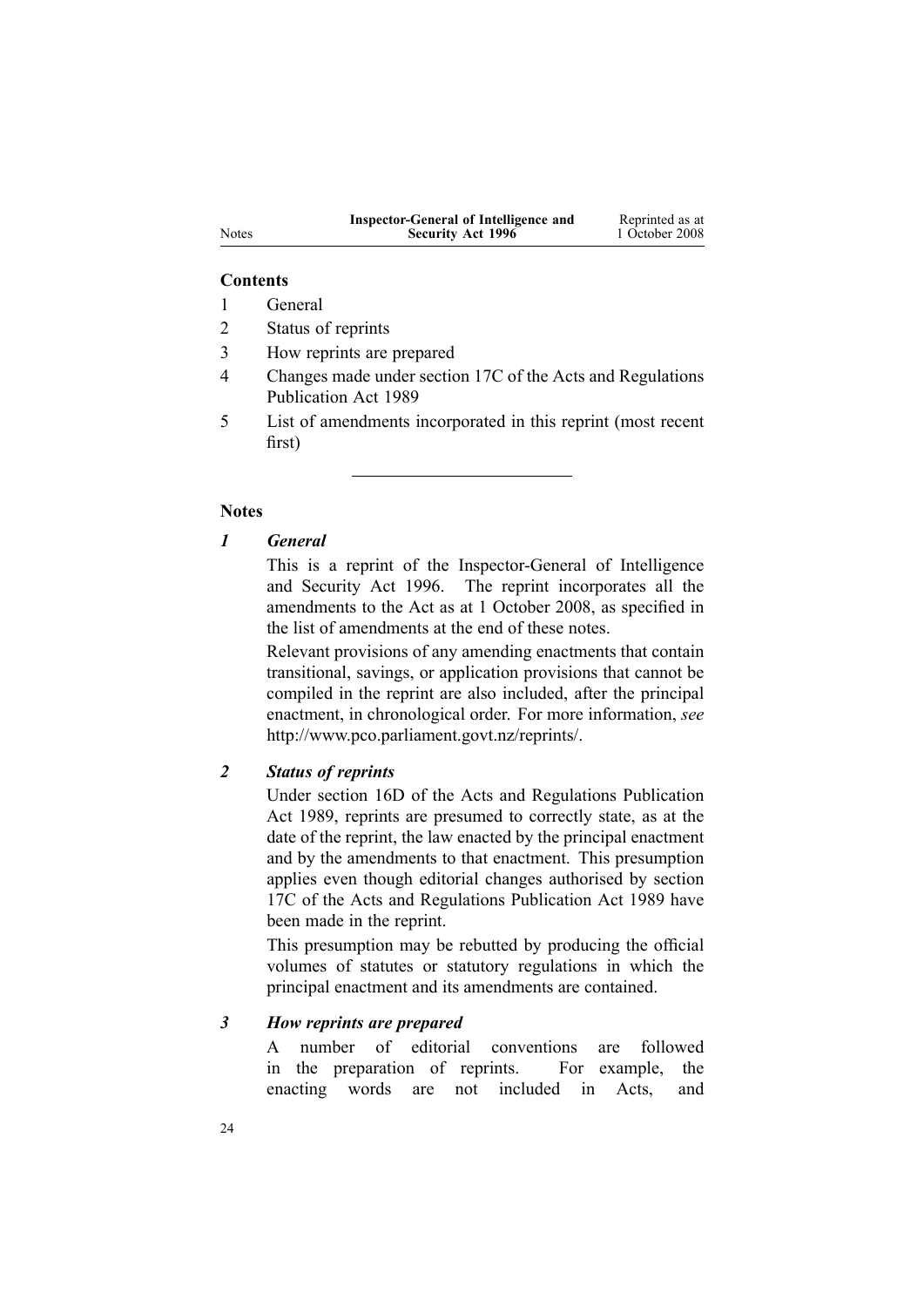| Reprinted as at | Inspector-General of Intelligence and |       |
|-----------------|---------------------------------------|-------|
| 1 October 2008  | <b>Security Act 1996</b>              | Notes |

provisions that are repealed or revoked are omitted. For <sup>a</sup> detailed list of the editorial conventions, *see* [http://www.pco.parliament.govt.nz/editorial-conventions/](http://www.pco.parliament.govt.nz/editorial-conventions/ ) or Part 8 of the *Tables of New Zealand Acts and Ordinances and Statutory Regulations and Deemed Regulations in Force*.

### *4 Changes made under section 17C of the Acts and Regulations Publication Act 1989*

[Section](http://www.legislation.govt.nz/pdflink.aspx?id=DLM195466) 17C of the Acts and Regulations Publication Act 1989 authorises the making of editorial changes in <sup>a</sup> reprint as set out in [sections](http://www.legislation.govt.nz/pdflink.aspx?id=DLM195468) 17D and [17E](http://www.legislation.govt.nz/pdflink.aspx?id=DLM195470) of that Act so that, to the extent permitted, the format and style of the reprinted enactment is consistent with current legislative drafting practice. Changes that would alter the effect of the legislation are not permitted.

A new format of legislation wasintroduced on 1 January 2000. Changes to legislative drafting style have also been made since 1997, and are ongoing. To the extent permitted by [section](http://www.legislation.govt.nz/pdflink.aspx?id=DLM195466) [17C](http://www.legislation.govt.nz/pdflink.aspx?id=DLM195466) of the Acts and Regulations Publication Act 1989, all legislation reprinted after 1 January 2000 is in the new format for legislation and reflects current drafting practice at the time of the reprint.

In outline, the editorial changes made in reprints under the authority of [section](http://www.legislation.govt.nz/pdflink.aspx?id=DLM195466) 17C of the Acts and Regulations Publication Act 1989 are set out below, and they have been applied, where relevant, in the preparation of this reprint:

- • omission of unnecessary referential words (such as "of this section" and "of this Act")
- • typeface and type size (Times Roman, generally in 11.5 point)
- • layout of provisions, including:
	- •indentation
	- • position of section headings (eg, the number and heading now appear above the section)
- • format of definitions (eg, the defined term now appears in bold type, without quotation marks)
- • format of dates (eg, <sup>a</sup> date formerly expressed as "the 1st day of January 1999" is now expressed as "1 January 1999")